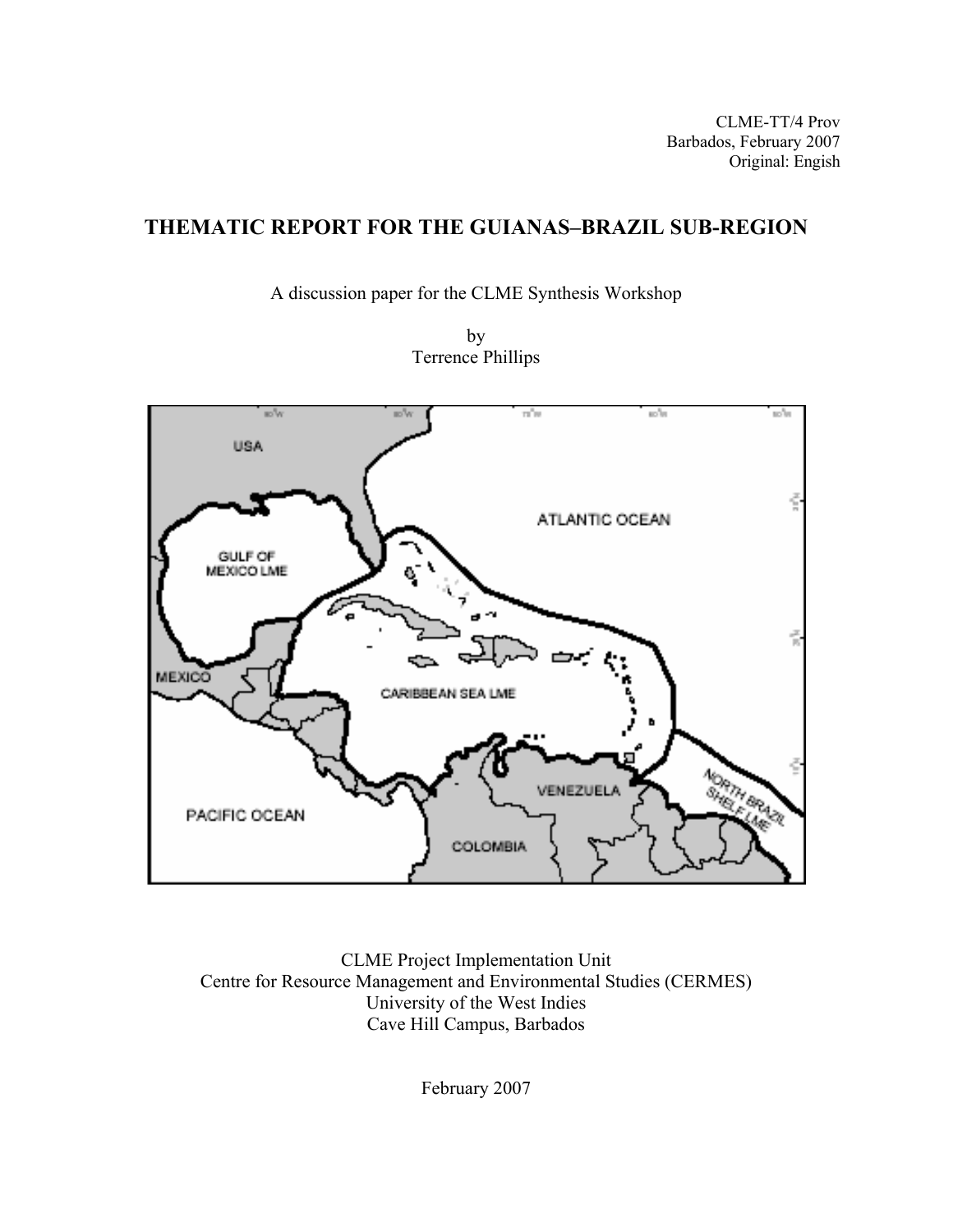# **TABLE OF CONTENTS**

| 2 |       |  |    |
|---|-------|--|----|
|   | 2.1   |  |    |
|   | 2.2   |  |    |
|   | 2.2.1 |  |    |
|   | 2.2.2 |  |    |
|   | 2.2.3 |  |    |
|   | 2.2.4 |  |    |
|   | 2.3   |  |    |
|   | 2.4   |  |    |
| 3 |       |  |    |
|   | 31    |  |    |
|   | 3.1.1 |  |    |
|   | 3.1.2 |  |    |
|   | 3.1.3 |  |    |
|   | 3.1.4 |  |    |
|   | 3.1.5 |  |    |
| 4 |       |  |    |
| 5 |       |  |    |
| 6 |       |  |    |
|   | 6.1   |  |    |
|   | 6.2   |  |    |
|   | 6.3   |  |    |
|   |       |  | 29 |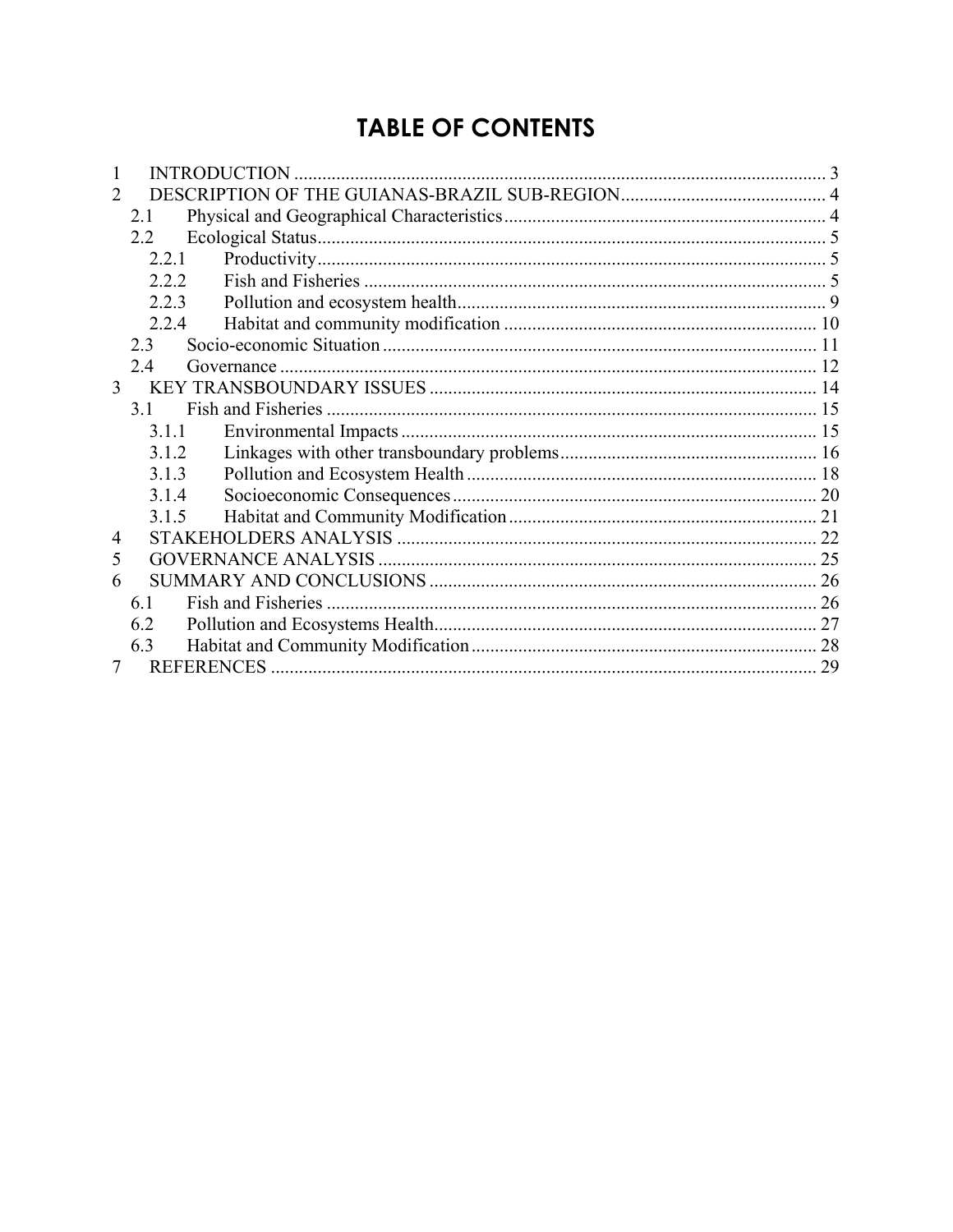# **List of Acronyms and Abbreviations**

| <b>CARICOM</b>  | Caribbean Community                                                      |
|-----------------|--------------------------------------------------------------------------|
| <b>CBD</b>      | Convention on Biological Diversity                                       |
| <b>CEPNOR</b>   | Centro de Pesquisa e Extensao Pesqueira do Norte do Brasil               |
| <b>CFRAMP</b>   | <b>CARICOM Fisheries Resource Assessment and Management Programme</b>    |
| <b>CLME</b>     | Caribbean Sea Large Marine Ecosystem                                     |
| <b>CLME TTT</b> | <b>CLME</b> Technical Task Team                                          |
| <b>CRFM</b>     | Caribbean Regional Fisheries Mechanism                                   |
| <b>DOF</b>      | Department of Fisheries                                                  |
| <b>EEC</b>      | <b>European Economic Community</b>                                       |
| EEZ             | <b>Exclusive Economic Zone</b>                                           |
| EU              | European Union                                                           |
| <b>FAO</b>      | Food and Agriculture Organization of the United Nations                  |
| <b>FONAIAP</b>  | Fondo Nacional de Investifaciones Agropecuarias                          |
| <b>GDP</b>      | <b>Gross Domestic Product</b>                                            |
| <b>GEF</b>      | Global Environmental Facility                                            |
| <b>GIWA</b>     | <b>Global International Waters Assessment</b>                            |
| <b>IBAMA</b>    | Instituto Brasiliero do Meio Ambiente e dos Recursos Naturais            |
|                 | Renovaveis                                                               |
| <b>IFREMER</b>  | Institute Français pour l'exploitation de la mer                         |
| <b>IUCN</b>     | International Union for the Conservation of Nature and Natural Resources |
|                 | (The World Conservation Union)                                           |
| IUU             | Illegal, Unregulated and Unreported                                      |
| <b>LME</b>      | Large Marine Ecosystem                                                   |
| <b>LMR</b>      | Large Marine ecosystem Resources                                         |
| <b>MARPOL</b>   | The International Convention for the Prevention of Pollution of Ships    |
| <b>MCB</b>      | Marine Catchment Basin                                                   |
| <b>MCS</b>      | Monitoring, Control and Surveillance                                     |
| <b>MSY</b>      | Maximum Sustainable Yield                                                |
| <b>WECAFC</b>   | Western Central Atlantic Fishery Commission                              |
| UK              | United Kingdom                                                           |
| <b>UN</b>       | <b>United Nations</b>                                                    |
| <b>UNCED</b>    | United Nations Convention on Environment and Development                 |
| <b>UNCLOS</b>   | United Nations Convention on the Law of the Sea                          |
| <b>UNFCCC</b>   | United Nations Framework Convention on Climate Change                    |
| <b>UNIDO</b>    | United Nations Industrial Development Organization                       |
| <b>USA</b>      | United States of America                                                 |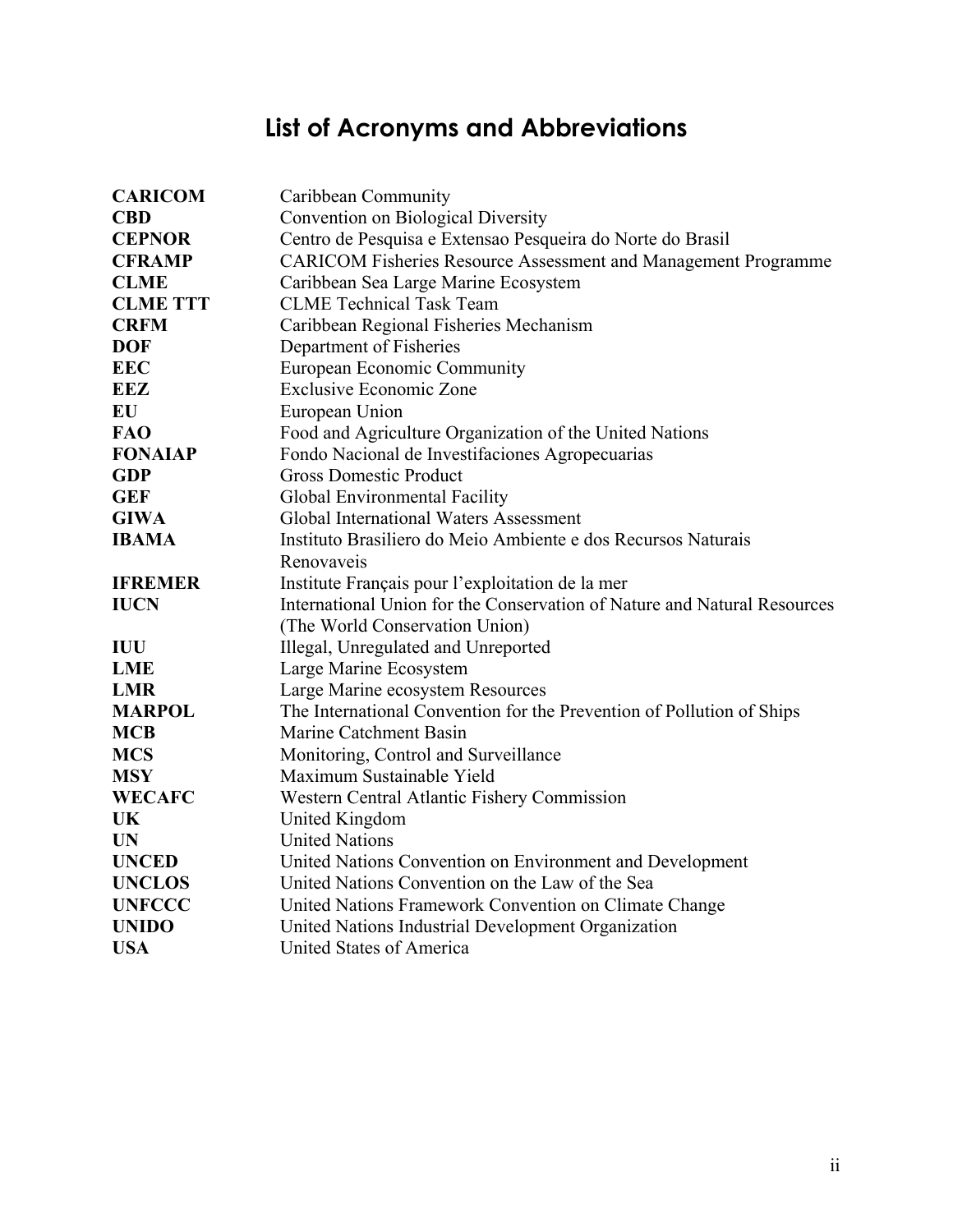# **1 INTRODUCTION**

The Caribbean Sea Large Marine Ecosystem (see cover) is a semi-enclosed tropical sea bounded by North America (South Florida), Central and South America and the Lesser Antilles Chain of Islands. The Caribbean Sea and adjacent regions include a wide variety of tropical ecosystems, associated natural resources and biodiversity. The region includes 26 countries and 19 dependent territories of the USA, UK, France and Netherlands, with countries ranging from the largest (e.g Brazil and the USA) to the smallest (e.g. Barbados, St. Kitts and Nevis) in the world, and from the most to the least developed. Throughout the region, there is a high dependence on marine resources for livelihoods, particularly from fishing and tourism. As such, the sustainability of its living resources is of considerable importance to an appreciable portion of the countries in the region.



Figure 1. The Caribbean and Adjacent Large Marine Ecosystems (CLME Project Unit).

The overall objective of the CLME Project is the sustainable management of the shared living marine resources of the Caribbean LME and adjacent regions through an integrated management approach. It is expected that the Project will provide the opportunity for the implementation of management reforms that will permit sustainable development and management of the shared LMRs of the Caribbean Large Marine Ecosystem and adjacent regions. Since most LMRs are shared in some way, these reforms can be expected to lead to improved food security and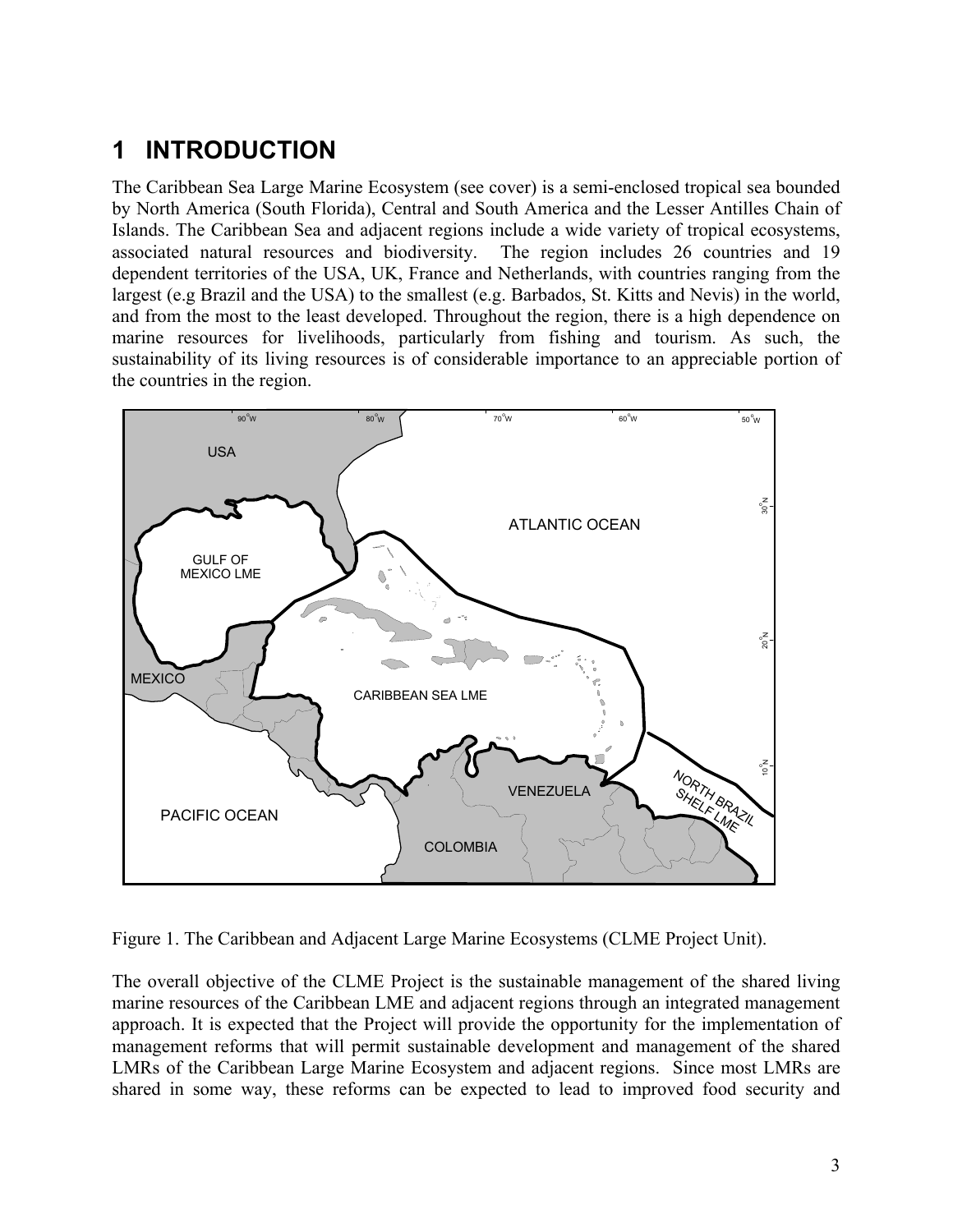enhanced livelihoods in coastal communities that rely on fisheries and tourism (CLME Project Coordinating Office, 2006).

This Thematic Report will outline the key transboundary living marine resources issues for the Guianas–Brazil sub-region, the root causes and potential options for addressing them. For the purpose of this Report, the Guianas–Brazil sub-region will be viewed as the marine area comprised of the North Brazil Large Marine Ecosystem and the Gulf of Paria (Figures 1 and 2). This area is bordered by Brazil (states of Amapá, Pará, Maranhão), French Guiana, Guyana, Suriname, the southeastern part of Venezuela and Trinidad (Republic of Trinidad and Tobago) (Heileman. In press, Charlier 2001, and http://en.wikipedia.org/wiki/Gulf\_of\_Paria).

# **2 DESCRIPTION OF THE GUIANAS-BRAZIL SUB-REGION**

This section provides an overview of the Guianas-Brazil sub-region, covering the geographical characteristics of the sub-region, its ecological status, a summary of the socio-economic situation and governance.



Figure 2. North Brazil Shelf LME (LME #17: North Brazil Shelf)

# *2.1 Physical and Geographical Characteristics*

The North Brazil Shelf Large Marine Ecosystem (Figure 2) is characterized by its tropical climate. It owes its unity to the North Brazil Current, which flows parallel to Brazil's coast and is an extension of the South Equatorial Current coming from the East (LME 17: North Brazil Shelf). It extends along northeastern South America from the Parnaíba River estuary in Brazil to the boundary with the Caribbean Sea and has a surface area of about 1.1 million  $km<sup>2</sup>$ . It contains 0.01% of the world's coral reefs and 0.06% of the world's sea mounts. The hydrodynamics of this region is dominated by the North Brazilian Current, which is an extension of the South Equatorial Current and its prolongation, the Guyana Current. Shelf topography and external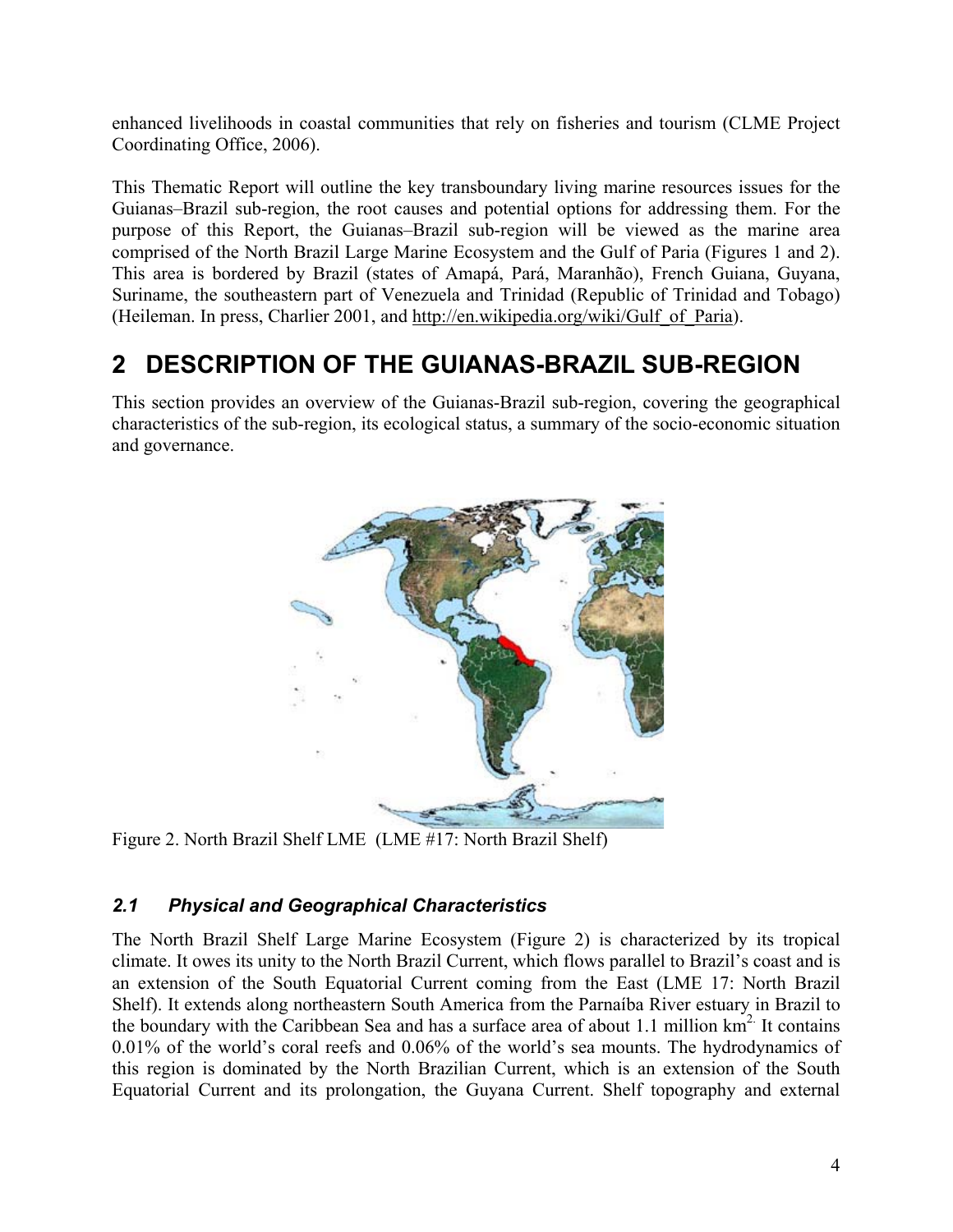sources of material, particularly the Amazon River with its average discharge of  $180,000 \text{ m}^3\text{s}^{-1}$ , exert a significant influence on the marine ecosystem, with this being complemented by discharge from other rivers such as Tocantins, Maroni, Corentyne, and Essequibo. A wide continental shelf, macrotides and upwellings along the shelf edge are some other features of this LME. (Heileman. In press, and LME 17: North Brazil Shelf). The Gulf of Paria, is a 7800  $km^2$ inlet of the Caribbean Sea, lying between the Venezuelan coast (including the mountainous Paria Peninsula) and Trinidad. It extends about 160 km east-west and 65 km north-south, and is linked with the Caribbean to the north by the strait called the Dragon's Mouths and with the Atlantic to the south by the Serpent's Mouth (both roughly 16 km wide) (http://www.britannica.com/eb/article-9058456/Gulf-of-Paria).

# *2.2 Ecological Status*

# 2.2.1 Productivity

The North Brazil Shelf LME is considered a Class I, highly productive ecosystem (>300 gCm  $2yr^{-1}$ ), with the Amazon River and its extensive plume being the main source of nutrients. Primary production is limited by low light penetration in turbid waters influenced by the Amazon, while it is nutrient-limited in the clearer offshore waters. Primary productivity on the continental shelf has been found to be greatest in the transition zone between these two types of waters, occasionally exceeding  $8 \text{ gCm}^2$ day<sup>-1</sup>. It has a high number of amphibians, birds and reptile species. In addition to high production, the food webs in this LME are moderately diverse. Brazil's coral fauna is notable for having low species diversity yet a high degree of endemism (Heileman. In press and LME 17: North Brazil Shelf). The Gulf of Paria is a brackish water body, with wet season salinities being below 23 ppt. The extensive mangroves along the Venezuelan and Trinidadian coastlines are considered to be an important wildlife habitat and probably play a crucial role in regional fisheries (http://en.wikipedia.org/wiki/Gulf\_of\_Paria).

Major fronts within the North Brazil LME are associated with outflow from the Amazon River and, to a lesser extent, that of the Orinoco River. The Amazon plume initially turns northwestward and flows along the Brazil coast as the North Brazil Current. Off the Guiana coast, between 5°N and 7°N, the North Brazil Current retroflects and flows eastward. This retroflection develops seasonally and produces anticyclonic rings of warm, low-salinity water that propagate northwestward toward Barbados, the Lesser Antilles Islands and eventually the Caribbean Sea. The second major source of fresh water is the Orinoco River plume. Most thermal fronts are associated with salinity fronts related to freshwater lenses and plumes originated at the Amazon and Orinoco estuaries. Such fronts are relatively shallow, sometimes just a few meters deep. However, these fronts are important to many species whose ecology is related to the upper mixed layer. Fresh lenses generated by the Amazon and Orinoco outflows persists for months, largely owing to the sharp density contrasts across TS-fronts that form their boundaries (in case of fresh, warm tropical lenses, the temperature and salinity contributions to the density differential reinforce each other) (Heileman. In press).

#### 2.2.2 Fish and Fisheries

The shrimp resources in the Guianas–Brazil sub-region support one of the most important export oriented shrimp fisheries in the world. These resources include four of the larger penaeids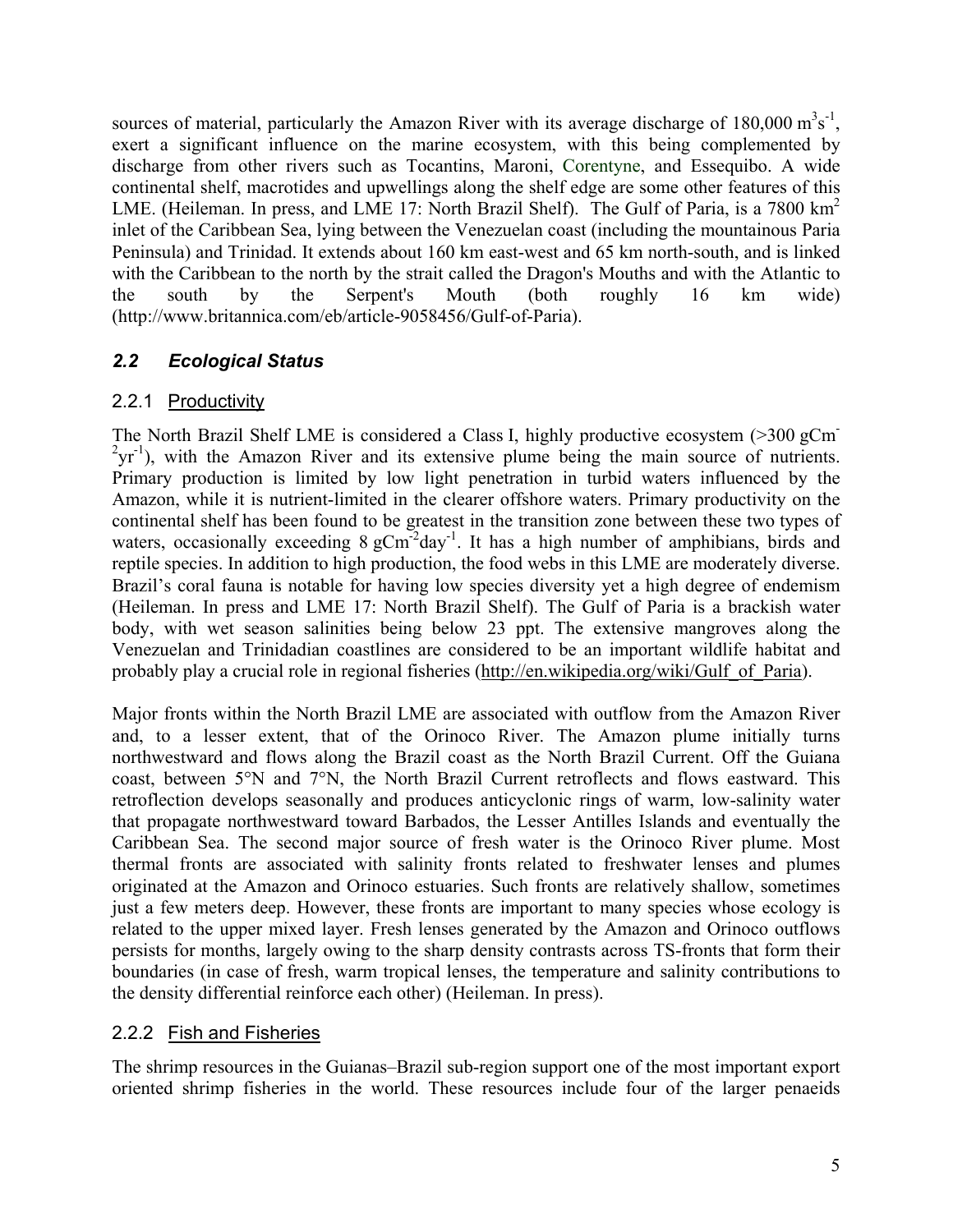(southern brown shrimp *Penaeus subtilis,* pink spotted shrimp *P. brasiliensis,* southern pink shrimp *P. notialis* and southern white shrimp *P. schmitti*) and the smaller seabob shrimp (*Xiphopenaeus kroyeri*), with their general distribution and abundance differing markedly amongst the countries in the region. In general, the brown shrimp, *P. subtilis*, is more abundant in the eastern (Brazil through Suriname) than in the western (Guyana through Venezuela) regions of the shelf, while the pink spotted shrimp, *P. brasiliensis*, is far more important in Guyana and Suriname than in the remaining countries. The species is not caught in the Brazilian fishery and usually very large individuals are caught off the Venezuelan coast, but the species is secondary to *P. subtilis* in the inshore areas of the Gulf of Paria (Ehrhardt, 2001).

The groundfish resources such as red snapper (*Lutjanus purpureus*), weakfish (*Cynoscion* sp.*)*, whitemouth croaker or corvina (*Micropogonias furnieri*) and sea catfish (*Arius* sp.) in the Guianas-Brazil shelf region are important for commercial and social reasons, with the red snapper probably being the most important groundfish in the region as its distribution range is throughout the region and it is mainly exported. The fisheries are multigear, multispecies and multinational, using fishing methods that can be classified as industrial or artisanal depending on the level of mechanization (Booth *et al*, 2001). Sardine (*Sardinella* sp.) and tuna are also exploited, and although the volume of the tuna catch is relatively small, the value is significant (Heileman. In press).

The total annual fish landings in this area showed a steady increase to 438,000 tonnes in 1973, following which they were more or less stable for about a decade, declined slightly, and then stabilised (Figure 3). The value of the annual landings peaked at over 900 million US\$ in 1986 (Figure 4).



**Figure 3. Annual fish landings in the North Brazil Shelf LME (Sea Around Us 2006)**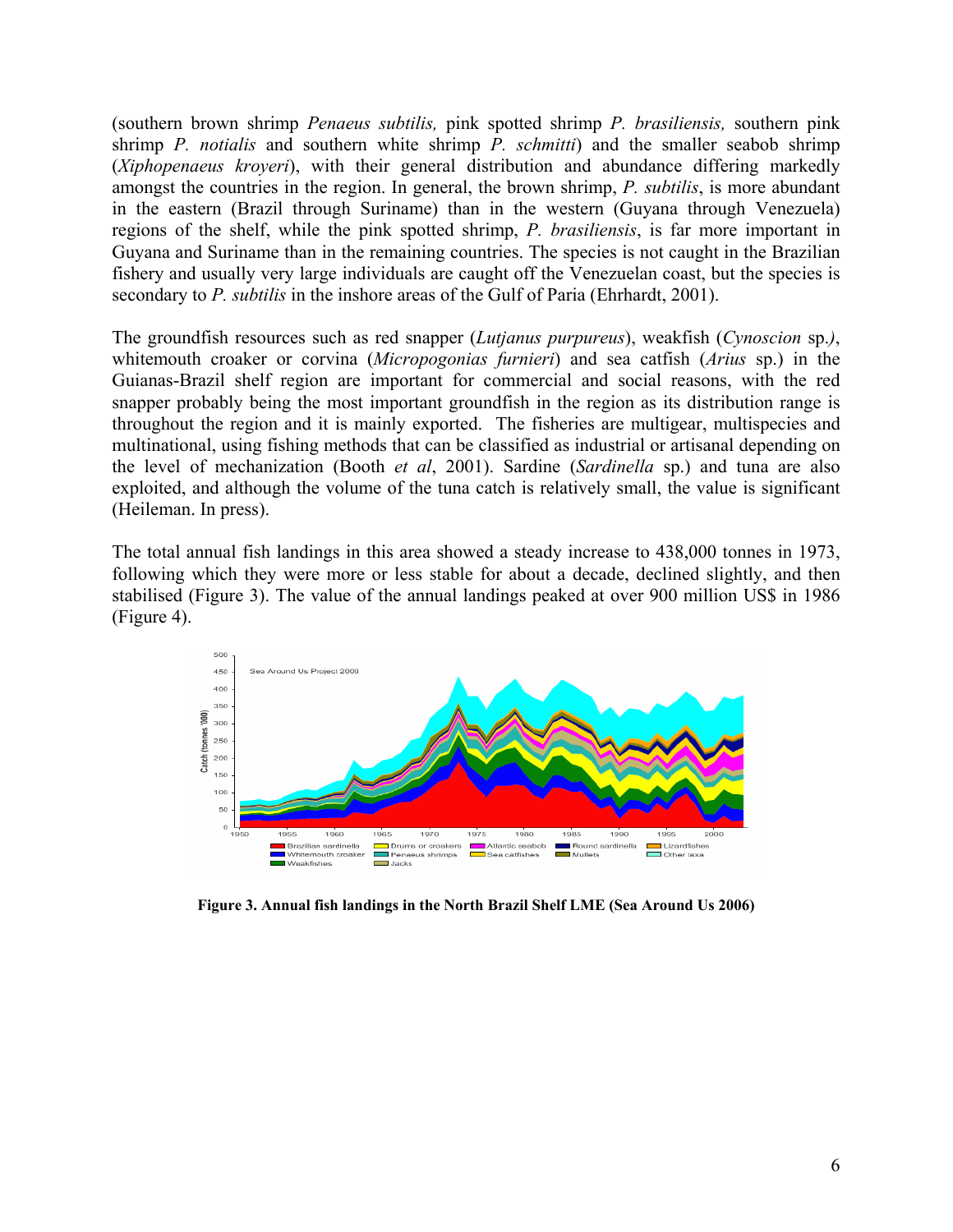

**Figure 4. Value of fish landings in the North Brazil Shelf LME (Sea Around Us 2006)** 

Brazil, followed by Venezuela, Guyana and Suriname, accounts for most of the catch from this area (Figure 5).



**Figure 5. Primary production required by the catches by countries in the North Brazil shelf LME (Sea Around Us 2006)** 

Between 1983 and 2003, the MTI showed a slightly increasing trend (Figure 6 top), while the FiB index remained relatively constant (Figure 6 bottom). These trends reflect the targeting of higher trophic level species and stable catches over this period, and suggest some degree of fisheries sustainability (Heileman. In press).

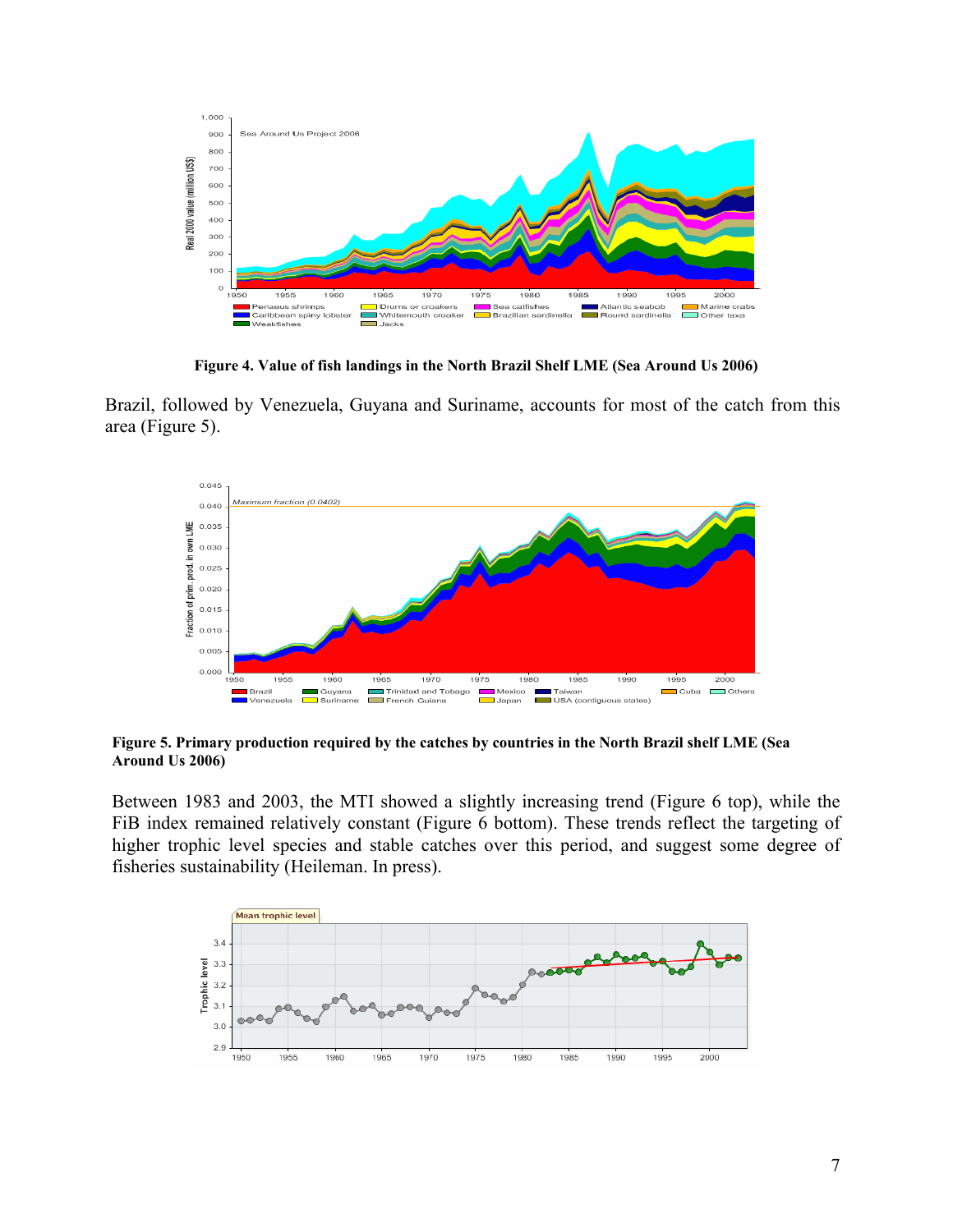

**Figure 6. Marine Trophic Index (top) and Fishing in Balance Index (bottom) in the North Brazil Shelf LME (Sea Around Us 2006)**

Despite the relatively stable catches, overexploitation was found to be severe, with there being evidence that some of the fisheries in this area may be fully or overexploited, particularly some of the groundfish stocks. In cases where assessments have been undertaken, there are clear signs of overexploitation of the southern red snapper (*Lutjanus purpureus*) resource, with declining catch rates and a decrease in the size of this species. Recent trends in catch per unit effort and other analyses indicate that the corvina is now overexploited in some areas, with the low stock levels of this species being commensurate with exploitation levels beyond the MSY level. Similarly, lane snappers (*L*. *synagris*), bangamary (*Macrodon ancylodon*) and sharks are also showing signs of overexploitation. A decrease in the average size of some groundfish species has raised sustainability issues. The increasing capture of small individuals is potentially compromising recruitment to the spawning stock. For instance, in Brazil, immature southern red snappers comprise over 60% of the catch of this species. Trawl and Chinese seines harvest bangamary at ages far below the age at maturity. Some deep slope demersal and pelagic species, however, are underexploited and have significant potential for development (Heileman. In press).

In general, all the shrimp species in the region are subjected to increasing trends in fishing mortality and the fishery is generally overcapitalised. Stocks of brown and pink spotted shrimp may be close to being fully exploited, with the latter being overexploited in some areas. There has been a general downward trend in the abundance of brown and pink shrimps, particularly during the late 1980s and throughout the 1990s. The trends in fishing mortality were not high enough to have created the very conspicuous decline in abundance, which implies that environmental factors (seasonal river run-off and rainfall) may be more significant than fishing in determining recruitment in these species.

Excessive by-catch and discards and destructive fishing practices are severe, and are of concern throughout the area, with the shrimp by-catch situation being well know for the region. (Heilemen. In press). Analysis of the species and sizes composition of shrimp by-catch has indicated that many commercial species are included, with only a small part being utilised, and that undersized individuals generally predominate. It is also felt that the species composition has changed over the years and that several species have practically disappeared from the by-catch (Charlier, 2001). In 1998, a study showed that by-catch from the shrimp fishery in northern Brazil was about 7.2 kg of by-catch per kg of shrimp, with 4.4 kg of by-catch being useful for human consumption. It is possible that the above rates have not changed significantly since then.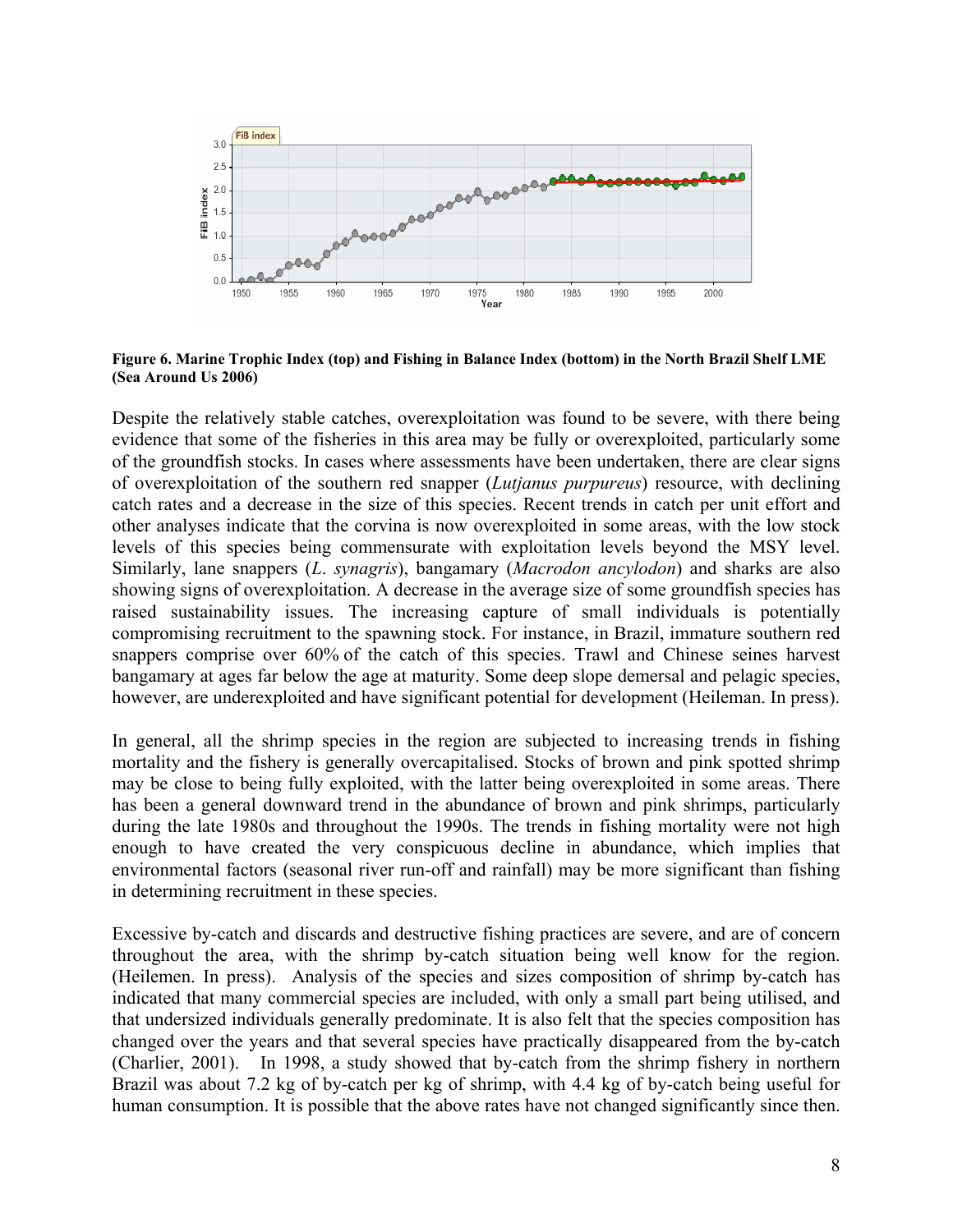For the same period, in Venezuela, the by-catch amounted to 93% of the total catch in the nets, with 33 % being sold in the local markets and about 60% being returned, mostly dead to the sea (FAO/WECAFC, 2002.). Artisanal fishing gears such as "Chinese seines" and pin seines also catch large numbers of undersized fish, which result in inefficient utilization while making a significant contribution to overexploitation (FAO/WECAFC, 2001).

IUU fishing poses one of the biggest threats to fisheries management for developing states, with the problem being compounded by a number of factors, such as the large area of marine space to be policed; close proximity of the states leading to situations of stocks straddling the borders of neighbouring states; migratory nature of some fisheries resources and the fishing fleets that follow them; lack of financial and technical resources for surveillance and enforcement; and the lack of skilled manpower for maintaining adequate management systems (CRFM, 2005). It is know that such activities occur within the Guianas–Brazil area, especially in the shrimp and red snapper fisheries, with Brazil, Suriname, Guyana, Venezuela and Trinidad & Tobago having identified illegal fishing as a key management issue that needs to be addressed (Chakalall et al, 2002).

# 2.2.3 Pollution and ecosystem health

Overall, pollution was found to be moderate, but severe in localised hotspots near urban areas. Most of the pollution is concentrated in densely populated and industrialised coastal basins, and not widespread across the region. Water quality in the coastal areas are threatened by human activities that give rise to contamination from sewage and other organic material, agrochemicals, industrial effluents, solid wastes and suspended solids (Heileman. In press).

Effluents from industries are released, sometimes untreated, into the water bodies. Contamination by mercury as well as by agro-chemical wastes is the main source of chemical pollution in the Amazon Basin. Gold is exploited in all the countries of the region and mercury from mainly artisanal and small scale gold mining operations is dispersed into the air, with the assumption that the largest part ends up in rivers, transforms into methyl-mercury and other chemical compounds and concentrates along the food chain. Mercury contamination could, on the longer-term, become a hazard for the coastal marine ecosystem and for human health, if suitable measures to limit its use are not implemented. There is also the potential risk of pollution from oil extraction, both in the coastal plain and the sea.

Agricultural development is concentrated along the coast and includes intensive cultivation of sugarcane, bananas and other crops. This involves the application of large quantities of fertilisers and pesticides, which eventually end up in the coastal environment. Sugarcane plantations along the coast are also suspected to contribute persistent organic contaminants, which are widely used in pest control, to the coastal habitats (Heileman, In press and LME 17: North Brazil; Shelf.)

As a result of the coastal hydrodynamics in this area, the potential for transboundary pollution impacts is significant. River outflow is deflected towards the northwest and influences the coastal environment in an area situated west of each estuary. It has been estimated that 40- 50% of the annual Amazon run-off transits along the Guyana coast. In fact, Amazon waters can be detected as far away as the island of Barbados. As a result, most of the coastal area of the Guianas-Brazil region has been described as an 'attenuated delta of the Amazon'. This implies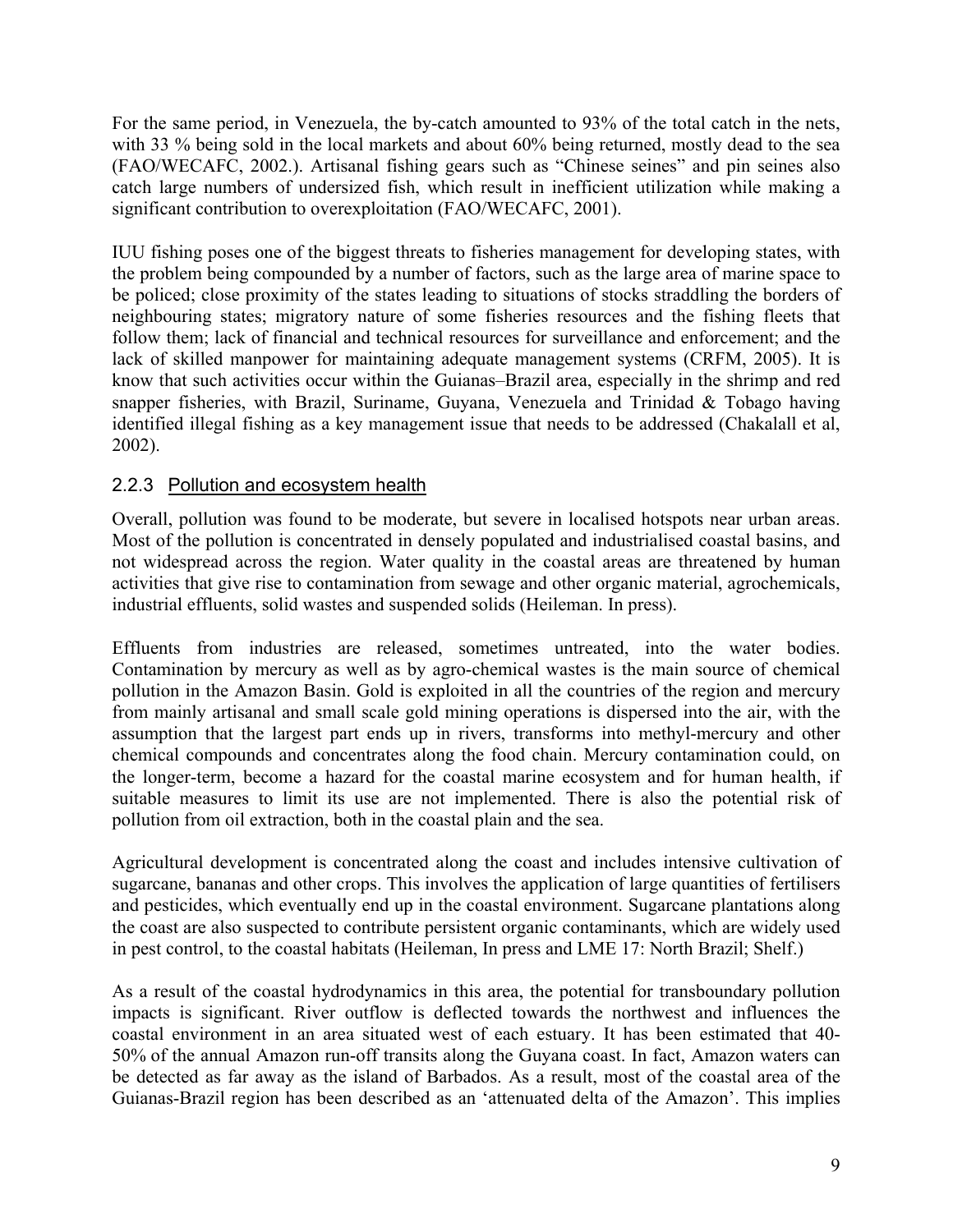that contaminants in river effluents, particularly those of the Amazon, could be transported across national boundaries and EEZs (Charlier, 2001 and Heileman. In press).

#### 2.2.4 Habitat and community modification

Brazil holds about one-third of the world's remaining rainforests, including a majority of the Amazon rainforest, and is also overwhelmingly the most biodiverse country on Earth, with more than 56,000 described species of plants, 1,700 species of birds, 695 amphibians, 578 mammals, and 651 reptiles. Due to the vastness of the Amazon rainforest, Brazil's average loss of 34,660 square kilometers of primary forest per year between 2000 and 2005 represents only about 0.8 percent of its forest cover. However, deforestation in Brazil is one of the most important global environmental issues today. The increase in Amazon deforestation in the early 1970s coincided with the construction of the Trans-Amazonian Highway, which opened large forest areas to development by settlers and commercial interests, while in more recent years, growing populations in the Amazon region, combined with increased viability of agricultural operations, have caused a further rise in deforestation rates (http://rainforests.mongabay.com/20brazil.htm).

The rainforests of French Guiana are still largely unexploited and sparsely populated, with the majority of the population living on the Atlantic coastal zone. For the immediate future, the forests of French Guiana face relatively few threats, although timber extraction is increasing and a relatively high population growth rate of displaced Lao farmers and other local groups may pressure coastal forest regions with subsistence agriculture. Gold potential in the interior regions is attracting foreign development interest, and there are some concerns over a potential road project (http://rainforests.mongabay.com/20frenchg.htm). Suriname's extensive forest cover and low population, about 400,000 concentrated in the capital and coastal cities, with 5 percent living in the rainforest, give it one of the lowest deforestation rates in the world. However, in the past years there has been increasing concern over the developing mining sector, as Suriname is known to have rich deposits of gold and bauxite. Also, its inexpensive power costs makes it attractive to the energy-intensive aluminum business. Such developments suggest deforestation is likely to increase. (http://rainforests.mongabay.com/20suriname.htm).

Guyana, a small, lightly populated country, is about three-quarters forested, with approximately 60 percent being classified as primary forest. In the past, these extensive forests have been lightly exploited, largely due to obsolete equipment and lack of capital. However, in the early 1990s, a large logging concession was granted to a foreign logging firm, and there was a rush from other firms to obtain similar concessions, but this was curtailed, and today, the level of harvesting in Guyana is very low (http://rainforests.mongabay.com/20guyana.htm). Venezuela is one of the ten most biodiverse countries on Earth, with extensive rainforests that are increasingly threatened by development. Each year, roughly 287,600 hectares of forest are permanently destroyed, while other areas are degraded by logging, mining, and oil extraction. Between 1990 and 2005, it is reported that Venezuela lost 8.3 percent of its forest cover, or around 4,313,000 hectares (http://rainforests.mongabay.com/20venezuela.htm).

At present, the tropical forests of the Guianas–Brazil sub region would appear to be relatively unexploited and face few threats, but with increases in large scale logging, artisanal and industrial gold mining, agricultural operations and the growing populations in some of the forested areas, the impacts of these activities can lead to environmental degradation.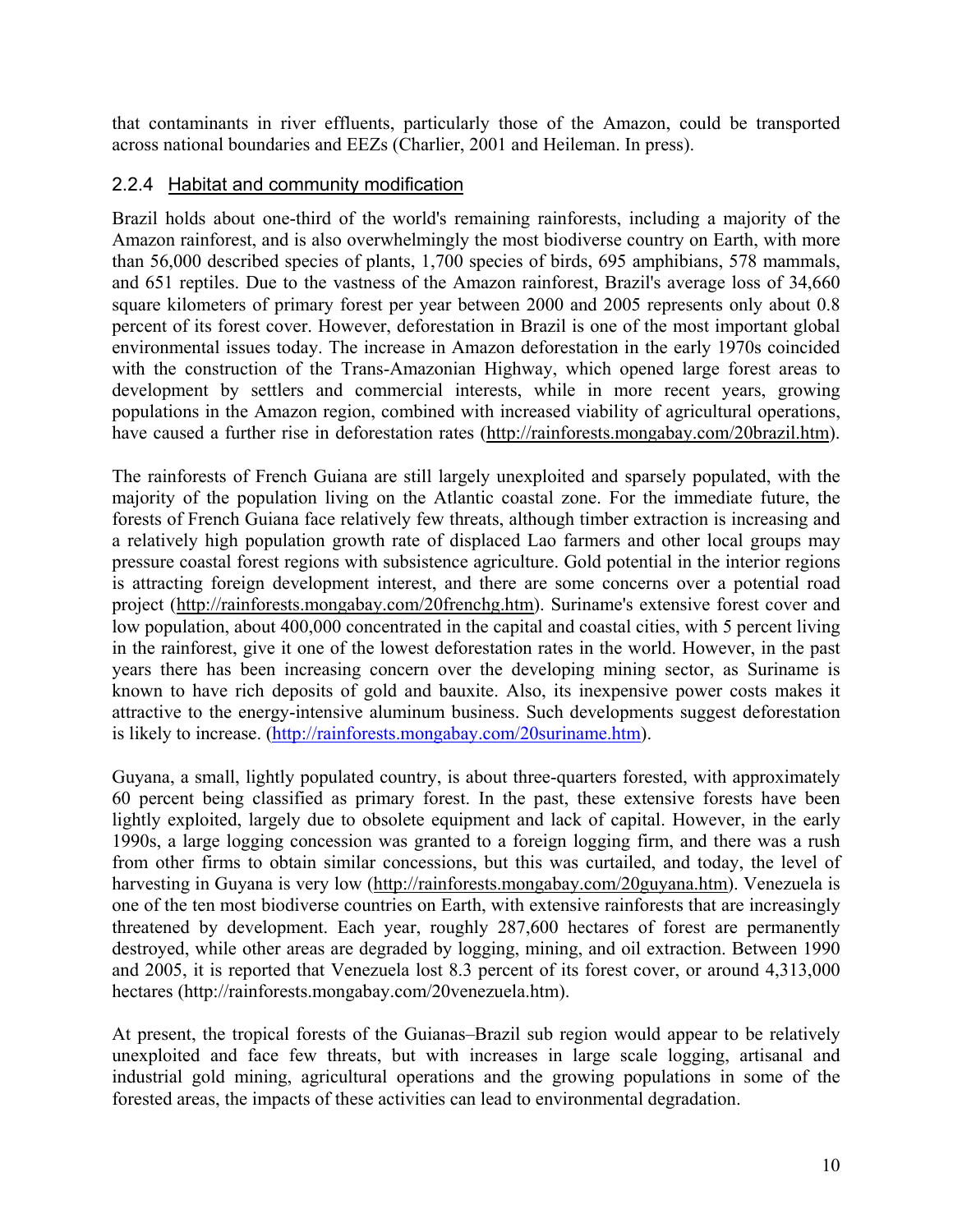Human activities along the coastlands have led to severe habitat modification in the Guianas– Brazil area. Mangroves, which dominate a major part of the shoreline, have been seriously depleted in some areas. For example, in Guyana, mangrove swamps have been drained and replaced by a complex coastal protection system, while on the Brazilian coast, there has been significant reduction in the original mangrove area by cutting for charcoal production and timber, evaporation of ponds for salt, and drained and filled for agricultural, industrial or residential uses and development of tourist facilities. In Brazil, erosion also threatens coastal habitats and some coastal lagoons have been cut off from the sea (Heileman. In Press.).

In the past, the coral reefs were mined for construction material. Currently, they are exposed to increased sedimentation due to poor land use practices and coastal erosion, chemical pollution from domestic sewage and agricultural pesticides, overfishing, tourism and development of oil and gas terminals. Additionally, there has been some coral bleaching associated with climate variation (Heileman. In press and LME 17: North Brazil Shelf).

Trawlers often operate without restriction in the shallower areas of the shelf, over ecologically sensitive areas inhabited by early life stages of shrimp. The environmental impact of such activities is likely to be high, considering the intensity of shrimp trawling operations in these areas. Evidence from other regions suggests that precautionary measures should be undertaken in environmentally sensitive areas of the continental shelf. Trawlers also catch significant quantities of finfish as by-catch, of which dumping at sea is still a widespread practice in the region. In Suriname, small-scale fishers have reported the incidence of 'dead waters', in shallow areas, following fishing activity by trawlers. These dead waters were scattered with dead fish in larger amounts than could have been discarded by the trawlers. Vast areas were devoid of live fish, as they had apparently died or moved out of the area. Such mortality could be the result of local oxygen depletion, caused by the re-suspension of anoxic sediment combined with the presence of organic matter dumped from the vessels.

Growth of the local human population and pressures associated with urban and industrial development will continue to threaten the environmental health of this sub-region. The problems are, however, potentially reversible, considering that there is a greater public and governmental awareness about environmental issues and several measures at national and regional levels are being taken to address some of these problem (Heileman. In press).

# *2.3 Socio-economic Situation*

The coastal zone in the Guianas–Brazil sub-region has not been an area of spectacular economic or industrial development, with the largest part of the coast being even virtually untouched by human activities. Urban development is concentrated in the neighbourhood of river mouths and on riverbanks close to sea, with human impact being probably the highest at both extremities of the region: on the right bank of the Amazon-Para estuarine system, and along the Gulf of Paria, on the Trinidadian side (Charlier, 2001).

Human uses include subsistence agriculture (rice, corn, cassava and beans), fisheries (mostly artisanal and focused on shrimp), and the exploitation of gold in the Amazon Basin. Also, logging and mining are taking place in the Amazon basin. There is coastal exploitation of clay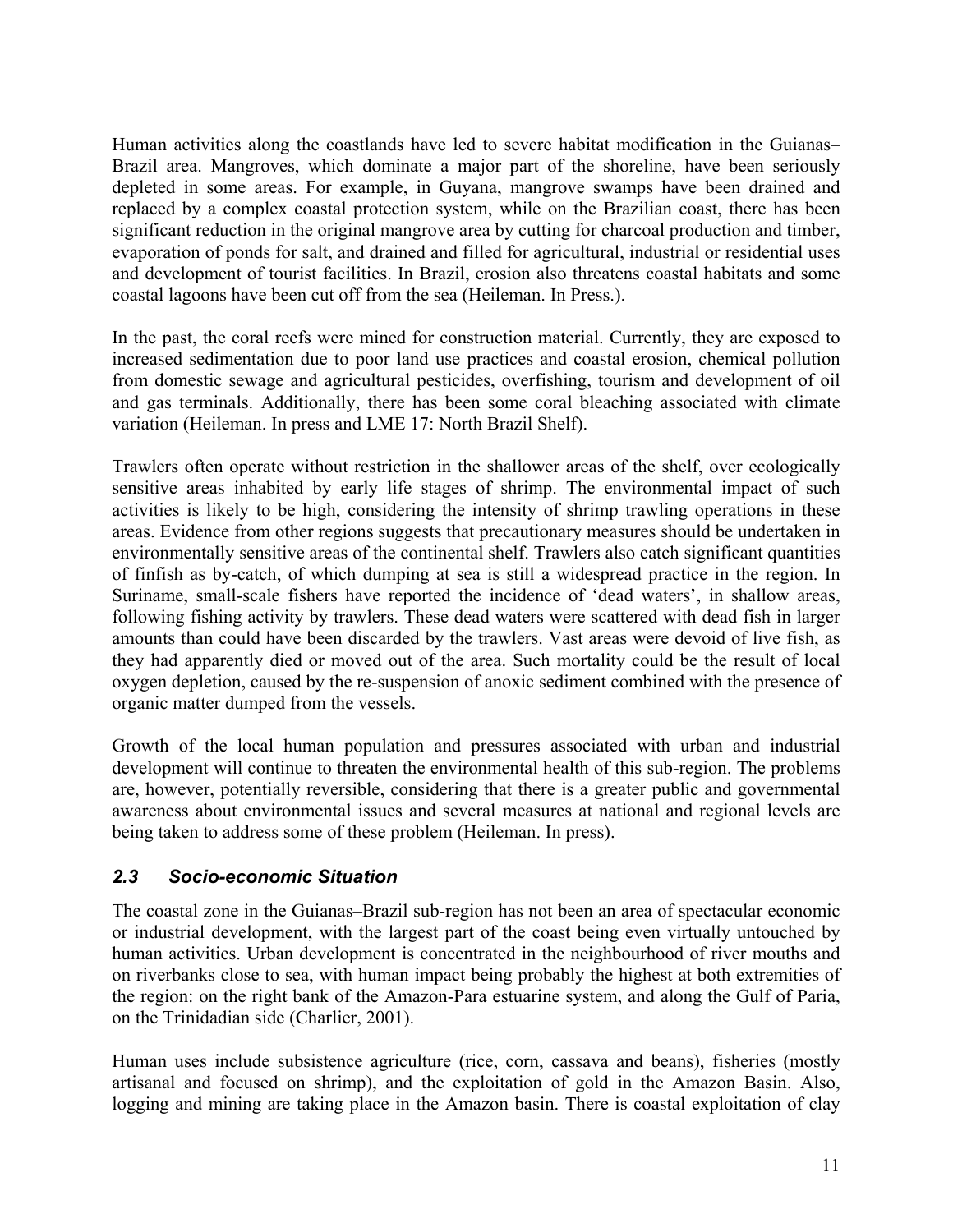and sand, and limited ecotourism. (LME 17: North Brazil Shelf and Heileman. In press). In Guyana and Suriname, agriculture (crops cultivated in the coastal areas), fisheries, and natural resources such as gold and bauxite are among the main economic activities.

Marine fisheries constitute an important economic sector in the region, providing foreign exchange earnings, employment, incomes, and animal protein. A significant portion of the region's population depends upon fishing for its survival and is unable to substitute fish with other sources of animal protein. In Brazil, while fisheries activity does not make a significant contribution to the GDP, about 0.4 %, it makes an important contribution to the livelihoods of the population living along the extensive coast, lakes, rivers and weirs, and has created about 800,000 jobs directly, with about 4 million persons depending indirectly on fisheries and fish farming (http://www.fao.org/fi/fcp/en/BRA/profile.htm).

In Guyana, the fishery sector is of critical importance to the economy and to social well-being, with its economic contribution having grown dramatically in recent years. The sector contributes about 6% to GDP and employs about 10,000 persons directly. Furthermore, fish is the major source of animal protein, with per capita consumption of about 60 kg in 1996, more than four times the world average (Heileman. In press). In Trinidad and Tobago, the economy is dominated by oil, natural gas and petroleum exploration and export, so the contribution of the fisheries sector to the Gross Domestic Product (GDP) is small, and is estimated to be about 0.3%, representing about 13 % of the total contribution of agriculture to GDP. However, it is estimated that the fishing industry employs over 10, 000 individuals directly, with another 50, 000 or so engaged in ancillary and support services, representing approximately 10% of the agriculture labour force (http://www.fao.org/fi/fcp/en/TTO/BODY.HTM).

In general, unsustainable overexploitation of living resources as well as environmental degradation may result in threats to the food security of fishers and loss of employment, as well as loss of foreign exchange to the countries bordering this sub-region. (Heileman. In press).

# *2.4 Governance*

Five countries (Brazil, Suriname, Guyana, Venezuela, Trinidad and Tobago) and one dependency (French Guiana) border the Guianas–Brazil sub-region, and need to address the key transboundary living marine resources issues existing in it. The fragmented nature of coastal and marine resource management is a legacy of the colonial past. The languages and cultures of the foreign occupiers (Portugal, France, the Netherlands, Great Britain and Spain) were different, as were the management systems and laws they passed on to these territories, five of which are now independent democracies. These countries are party to several international environmental agreements, for example CBD, UNFCCC, UNCLOS, MARPOL and Ramsar Convention on Wetlands. However, there is presently a lack of coordinated support among them for ecosystem monitoring and management.

The coming into force of the UNCLOS and recent international initiatives in fisheries, such as Agreement to Promote Compliance of International Conservation and Management Measures by Fishery Vessels on the High Seas (Compliance Agreement), The Code of Conduct for Responsible Fisheries, Agenda 21 of the United Nations Conference on Environment and Development (UNCED) and the Agreement for the Implementation of the Provisions of the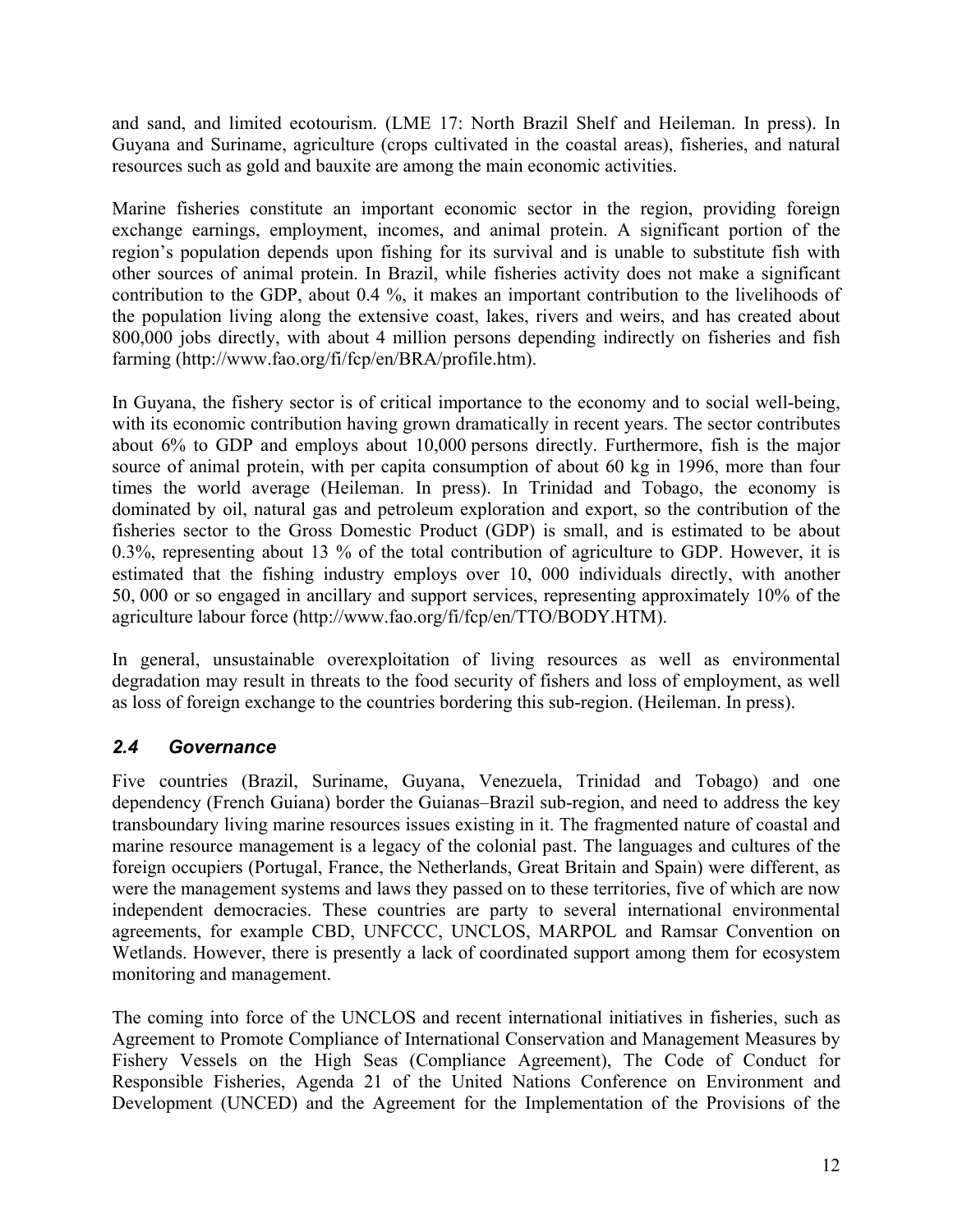United Nations Convention on the Law of Sea of 10 December 1982 Relating to the Conservation and Management of Straddling Fish Stocks and Highly Migratory Fish Stocks (UN Fish Stocks Agreement) have made it necessary for the countries of the Guianas-Brazil subregion to revise their legislation.

For example, in Brazil, Article 187 of the Federal Constitution of Brazil provides for the definition of an agriculture policy and explicitly includes agro-industrial activities, agriculture and livestock, fisheries and forestry, while Article 225 identifies a number of principles that concerns the environment. Included among these principles, are the protection of fauna and the ecological management of species and ecosystems, with both these principles implicitly including fisheries. The responsibility for the application of these principles lies with the "Poder Publico" (the Government). French Guiana as an overseas department of France is covered by the common fisheries policy of the European Union, which came into effect in January 1983. Among other things, the policy calls for common rules for fishing in the maritime waters and coordination of structural policies of Member States to promote harmonious and balanced development of the fishing industry (Council Regulation (EEC) No. 101/76) (Chakalall *et al,* 2002).

In Guyana, the fisheries are being regulated by the Fisheries Act 2002 (replaced the 1959 Fisheries Act and portions of the 1977 Marine Boundaries Act), which includes a number of new provisions, such as authorizing the Minister to promote the development and management of fisheries to ensure the optimum utililization of fisheries resources; mandating the Chief Fisheries Officer to prepare and keep under review a plan for the management and development of fisheries, including consultations with fishermen and others stakeholders and the creation of a Fisheries Advisory Committee (DOF, 2006). In Suriname, fisheries are regulated by the Decree on Marine Fishery, Decree C-14, in force since 1st January 1981. This legislation has been revised and a new fisheries law was drafted in 1992, which, when it comes into force would stipulate the elaboration of annual management plans for the fishery types, in which all regulatory measures will be established. This approach should allow fisheries managers to adapt to the changing conditions of exploitation.

In Trinidad and Tobago, the existing legislation, the Fisheries Act of 1916, was found to be inadequate as a legal basis upon which a modern fisheries management system can be structured, so in June 1995, a draft Fisheries Management Act and Policy Directions for Marine Fisheries in Trinidad and Tobago in the 1990s were prepared. The Act provides the framework for the management of both local and foreign fishing activity in the waters under the jurisdiction of Trinidad and Tobago, with one of the major objectives as outlined in the draft National Marine Fisheries Policy being to provide for a move from a system of uncontrolled, free access to the fisheries resources towards a system of controlled access. The Policy would be dependent upon the preparation of Fishery Management Plans based on the best available scientific and socioeconomic information, and the revised legislation would take into consideration the Government's participation in international agreements and national responsibilities for management of the resources of the Exclusive Economic Zone.

In Venezuela, trawl fisheries have been regulated by the joint resolutions of the Ministry of Agriculture (MAC/DGSPA/No. 46) and Ministry of the Environment (MARNR/DAA/No. 103)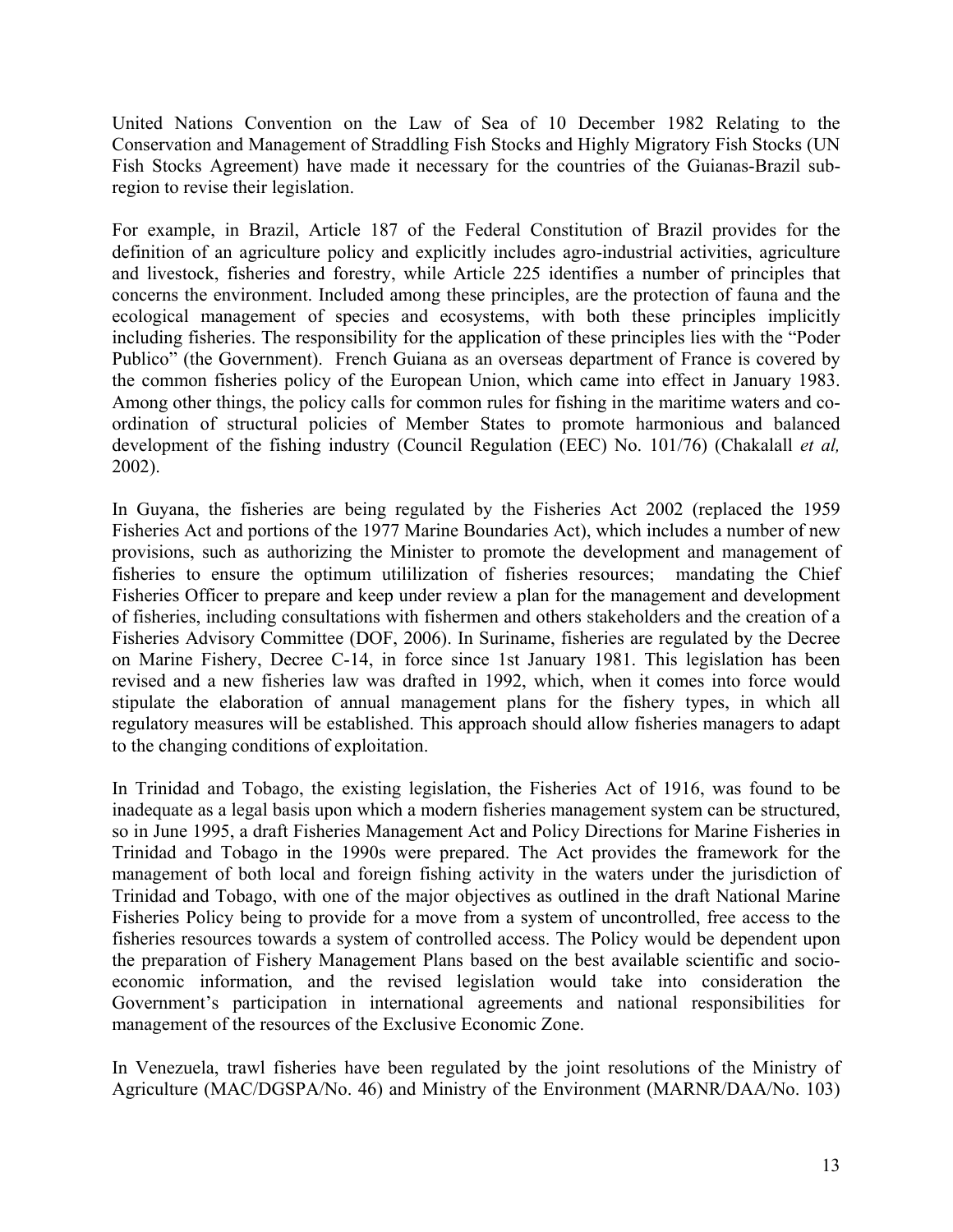from 30th January 1980. The fishing areas for the trawling fleet and the ones reserved to the artisanal fishers are specified, both in the coastal zone and in the island territories. A second resolution (MAC/DGSPA/No. 391) from 13th December 1990 (Annex III) regulates the activity of the trawling fleet in the Gulf of Venezuela. All these resolutions are under study, in order to establish up-to-date norms for this fishery (Chakalall, *et al* 2002).

For the countries of the Guianas–Brazil sub-region, fisheries administration is under the Ministry of Agriculture in all the countries except Brazil, where the responsibility is shared between the Ministry of Agriculture, responsible for development, issuing of licences and for the economic aspects, and IBAMA (Instituto Brasiliero do Meio Ambiente e dos Recursos Naturais Renovaveis), responsible for conservation and management and for enforcement. In most countries fisheries research is also conducted by the national fisheries administration, which is under the Ministry of Agriculture. Brazil and Venezuela have delegated fisheries research to specialised agencies. In Brazil CEPNOR (Centro de Pesquisa e Extensão Pesqueira do Norte do Brasil) is responsible for research in the North of Brazil (Atlantic Ocean and Amazon Basin), while in Venezuela FONAIAP (Fondo Nacional de Investigaciones Agropecuarias), a specialised research agency under the Ministry of Agriculture has the responsibility for fisheries research. In French Guiana, IFREMER (Institute Français pour l' exploitation de la mer) is responsible for research and it provides scientific advice on all aspects of fisheries to the French Ministry of Agriculture, which is responsible for conservation and management, including monitoring control and surveillance.

In most countries, the navy, air force, army, coast guard or police have been delegated the responsibility for monitoring, control and surveillance. This is done in collaboration with the national fisheries administrations, through agreements with the appropriate line agencies, which is the Ministry of Agriculture in most countries and IBAMA in Brazil (Chakalall, *et al* 2002).

Regional and sub-regional organizations such as the FAO/WECAFC and CRFM having been actively promoting fisheries management and development in the Guianas–Brazil subregion. The Member States of FAO/WECAFC include Brazil, French Guiana (EU/France), Suriname, Guyana, Venezuela and Trinidad and Tobago, while those of the CRFM include Suriname, Guyana and Trinidad and Tobago.

There is a need in the sub-region to share a knowledge base, harmonize legislation and effectively enforce regulations, with it being necessary to improve public awareness and involve the resource users in the management process. Institutional reform will help bridge the gap between national and regional efforts (LME 12: Caribbean Sea).

# **3 KEY TRANSBOUNDARY ISSUES**

Based on a review of the existing literature, this section will identify the key transboundary living marine resources issues for the Guianas–razil sub-region and the root causes underlying these issues.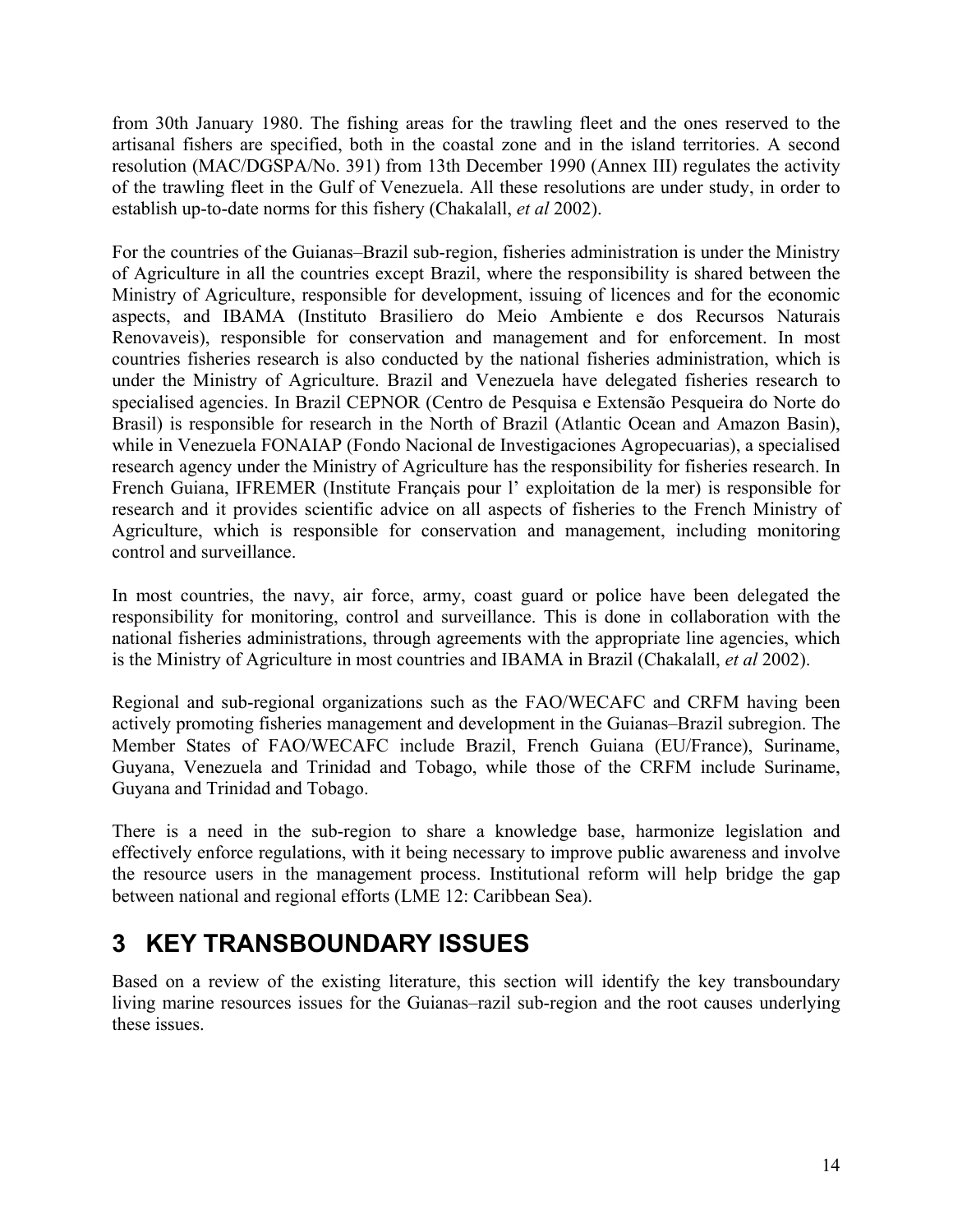Within the context of the LME Modules (productivity, fish/fisheries, pollution/ecosystem health, socio-economics and governance (Duda and Sherman, 2002), the key transboundary issues in the Guianas–Brazil sub-region that would need to be addressed are set out below.

#### *Fish and Fisheries*

The key transboundary issues identified within the Guianas–Brazil sub-region would appear to be:

- (i) Overexploitation of the shrimp and groundfish fisheries.
- (ii) Excessive by-catch and discards and destructive fishing practices.
- (iii) Illegal, Unreported and Unregulated (IUU) fishing.

#### *Pollution and Ecosystems Health*

With regards pollution and ecosystem health the key transboundary issues would appear to be:

- (i) Heavy metal pollution by mercury from the gold mining industry.
- (ii) Chemical pollution by fertilisers and pesticides from agriculture.

#### *Habitat and Community Modification*

(i) Under habitat and community modification, the key transboundary issue would appear to be modification or loss of ecosystems (mangroves/corals) and ecotones.

# *3.1 Fish and Fisheries*

# 3.1.1 Environmental Impacts

#### *3.1.1.1 Overexploitation of the shrimp and groundfish resources*

The effects of fisheries activities on the environment are considerable in the Guianas- Brazil region and can affect fisheries productivity, with the intensity of these effects depending on local conditions, particularly the type of substrate and benthic cover, and the natural variability of the environment. They may be more marked, as far as the benthic environment is concerned, in the outer part of the shelf (beyond 20 m depth) than in the shallow, coastal, soft-bottom zone. But the impact on the structure of the fish communities themselves (species and size composition) is real both on the inshore and offshore components of the ecosystem. However, at present, the interactions between the fisheries and environment are difficult to define and quantify, as understanding these interactions requires a detailed knowledge of the mechanisms of the ecosystem, including its natural variability, which is not currently available (Charlier, 2001).

#### *3.1.1.2 Excessive by-catch and discards and destructive fishing practices*

Practically all fishing gear catch non-target species that cannot, in general, be returned alive to the sea. This unintended fishing mortality has reduced drastically several fish populations around the world, particularly demersal species in areas where there is an intensive shrimp trawl fishery. Fish populations can even be reduced outside the fishing grounds. The shrimp by-catch issue is well known in the Guianas–Brazil sub-region, where studies in several countries have attempted to quantify the impact on several commercial species. Analysis of the species and sizes composition of the by-catch reveals that many commercial species are included, that only a small part is utilised, and that undersized individuals generally predominate. It is also felt that the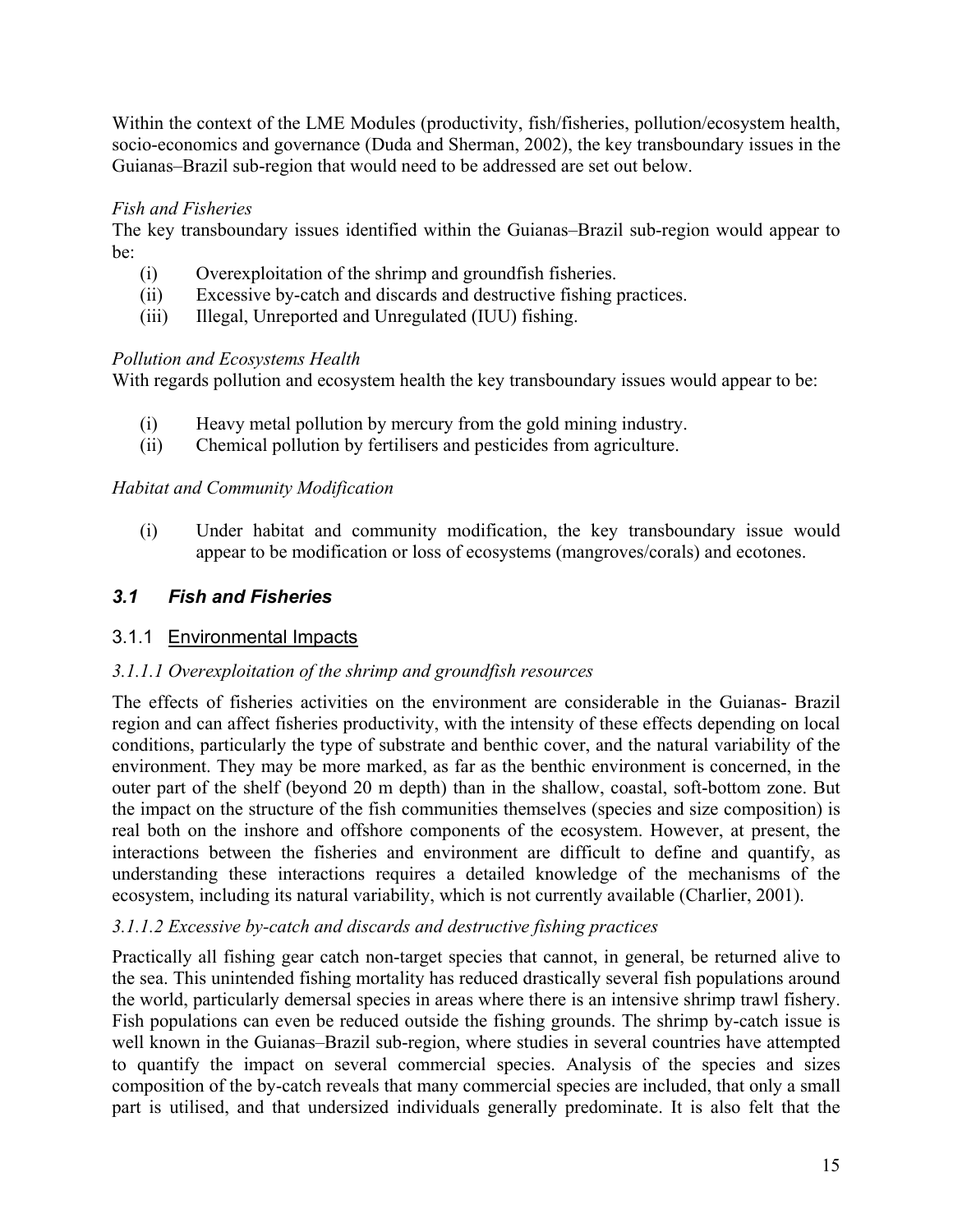species composition has changed over the years and that several species have practically disappeared from the by-catch, indicating a dramatic shrinking of their populations, notably in the case of sharks (Charlier, 2001) "Chinese seines" and pin seines also catch large numbers of undersized fish.

Destructive fishing practices, such as the use of explosives and poisons on the reefs and mangroves to capture octopus and crabs respectively, and the use of nets to catch lobsters also contribute to habitat degradation.

# *3.1.1.3 IUU Fishing*

IUU fishing does not pay heed to national boundaries or regional/international attempts to manage fisheries resources, so it can place unsustainable pressure on fish stocks, marine wildlife and habitats (http://www.illegal-fishing.info/).

#### *3.1.1.2 Socioeconomic Consequences*

Overexploitation of the shrimp and groundfish stocks in the Guianas–Brazil sub-region with inadequate fisheries management could impact on income, employment, food supply, and foreign exchange earnings in the countries of the region. IUU fishing can lead to major losses in revenue in an area where dependency on fisheries for food, livelihoods and revenues are high.

#### 3.1.2 Linkages with other transboundary problems

In addition to overcapacity in the fishing operations, overexploitation may be linked to environmental factors, which may be more significant than fishing in determining recruitment in some of these species. Shrimp and fin-fish trawls by legal and illegal operators can contribute to habitat and community modification.

#### *3.1.1.4 Causal Chain Analysis*

# *3.1.2.1.1 Overexploitation of the shrimp resources*

The immediate causes for overexploitation of the shrimp resources can be attributed to overcapacity (fishing effort, processing infrastructure) in the mainly industrial fishery; and IUU Fishing. Habitat loss or degradation due to nearshore trawling, deforestation of mangrove forests, and possibly chemical pollution from the agricultural (fertilizers and pesticides) and mining (mercury and possibly cyanide) sectors may also be contributing factors.

The underlying causes for overexploitation of the shrimp resources may be due to the high level of investment in a fishery that is driven by the export demand for the product, with the main markets being the USA, Japan and the EU, and the need for foreign exchange by the countries involved. Subsidies in the form of duty free equipment, fuel, spares, etc. may also be contributing to this problem. In addition, inadequate institutional frameworks for fisheries and coastal zone management, such as ineffective policies, deficiencies in legislation and lack of technical capacity in such areas as data management, analysis, management and enforcement in the countries bordering the Guianas – Brazil area may be among the underlying causes.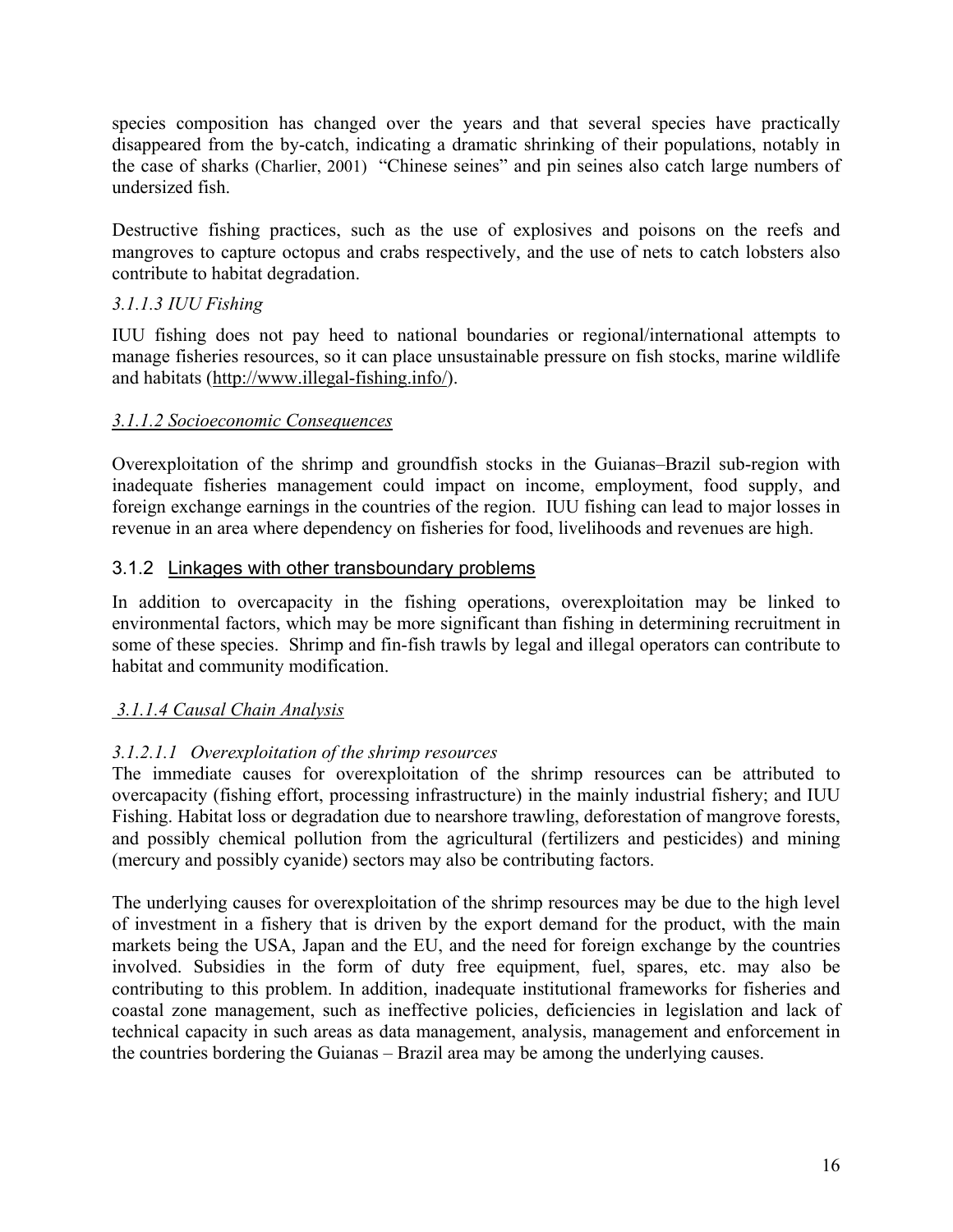The main economic and political root causes for the overexploitation of the shrimp resources can be attributed to the need by the industry to obtain adequate returns on their investment and lack of integrated governance structures.

#### *3.1.2.1.1.1.1 Overexploitation of the groundfish Resources*

The immediate causes for overexploitation of the groundfish resources can be attributed to overcapacity (fishing effort) in the mainly open access, multigear artisanal fishery based in rural communities; indirect fishing effort by the shrimp trawl fisheries; destruction of juveniles by "Chinese seines" and pin seines; and IUU fishing, especially as it relates to the red snapper fishery. Habitat loss or degradation due to deforestation of mangrove forests, and possibly chemical pollution from the agricultural (fertilizers and pesticides) and mining (mercury and possibly cyanide) sectors may also be attributing to overexploitation.

The underlying causes for overexploitation of the groundfish resources may be due to the demand for fish as a source of protein in the local markets, and the export demand for red snappers, some large sciaenids and marine catfishes to North America. Subsidies in the form of duty free equipment, fuel, spares, etc. may also be contributing to this problem. In many rural communities fishing, often the employment opportunity of last resort, is a main source of employment and income. Also, like with the shrimp fisheries, inadequate institutional frameworks for fisheries and coastal zone management, such as ineffective policies, deficiencies in legislation and lack of technical capacity in the countries bordering the Guianas–Brazil area may be among the underlying causes.

The main socio-economic and political root causes for the overexploitation of the groundfish resources can be attributed to rural poverty, lack of education and lack of integrated governance structures.

#### *3.1.2.1.1.1.2 Excessive by-catch and discards and destructive fishing practices*

The immediate, underlying and root causes for excessive by-catch and discards and destructive fishing practices are closely associated with those that are causing overexploitation of the shrimp and groundfish resources, with a significant factor being the multispecies nature of these fisheries.

# *3.1.2.1.1.1.3 IUU Fishing*

The immediate causes for IUU fishing, moreso for the shrimp, red snapper, large sciaenids and marine catfish fisheries, can be attributed to the decline in catches for these resources, which have led to fishers operating in breach of management controls within their respective EEZ's as well as fishing in the waters of other countries. The underlying causes may be attributed to the level of investment in the vessels that catch these species; the export demand and inadequate monitoring, control and surveillance capacities within the countries bordering the Guianas– Brazil sub-region, with the root cause being one of weak governance.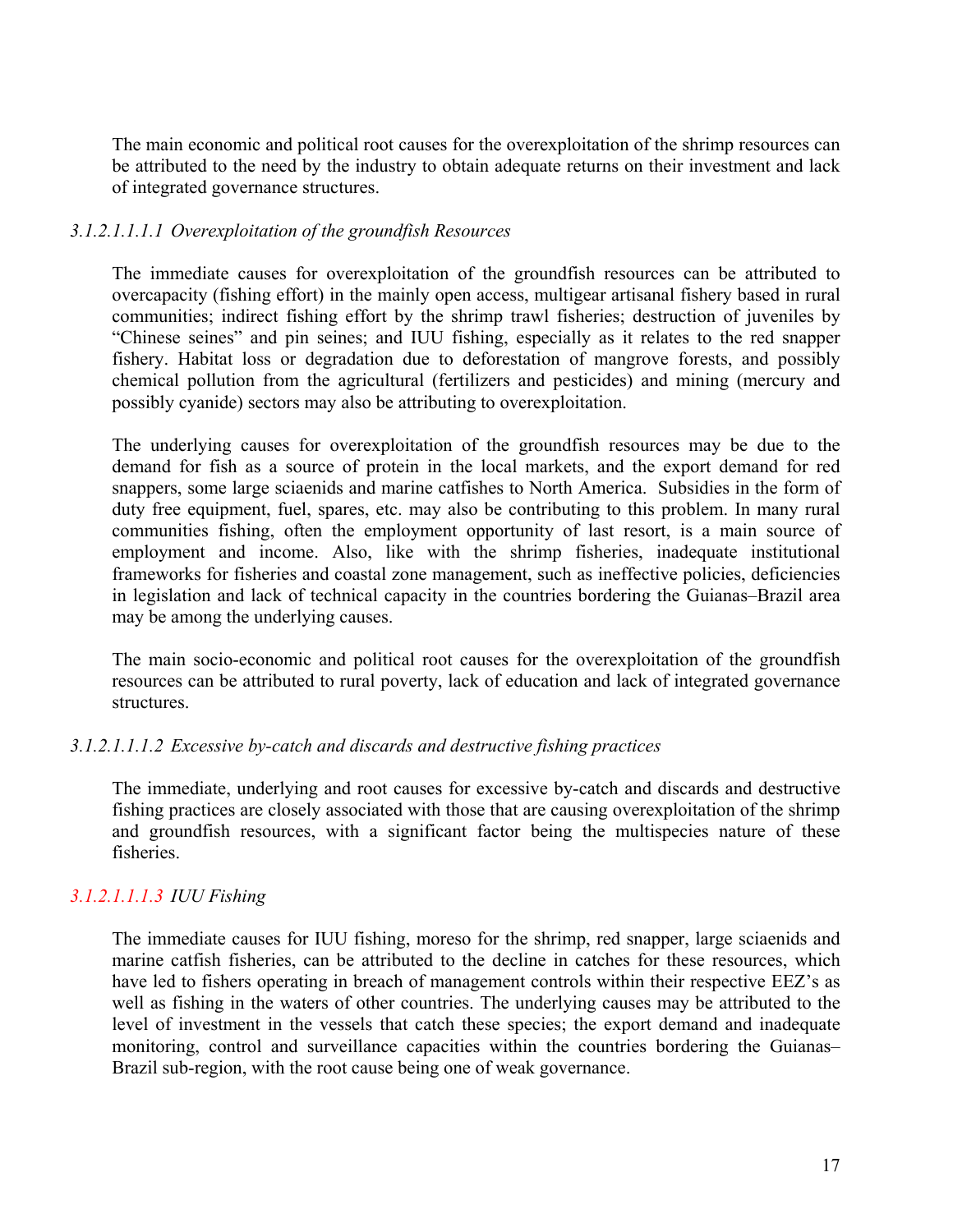#### *3.1.2.1.1.2 3.1.1.5 Knowledge gaps*

Recent work on the brown shrimp and pink-spotted shrimp show a consistent decrease in biomass in recent years, with the decline being attributed to such factors as fishing mortality, increasing fishing close to shore where immature shrimp are caught, and environmental factors possibly linked to rainfall and river outflow. However, there is still need to improve on the quality of data/information as it relates to the fishing capacity, including processing infrastructure, operating in the Guianas–Brazil shrimp fishery and on the intensity and effects of near shore fishing by shrimp trawlers. In like manner, there is need to determine the possible links between recruitment and environment and its likely effects on the fishery. Also, more bioeconomic assessments are required as previous work had shown that the current levels of exploitation were above the economic minimum, suggesting that potential revenue was being dissipated. In addition, there is need to evaluate the effectiveness of the management tools, such as effort control, closed areas and closed seasons being used in the shrimp fisheries, and determine how they can be improved. Basic assessment work needs to be done on the seabob as this species is now being targeted by the industrial trawl fleets in countries such as Guyana and Suriname (FAO/WECAFC, 2001).

With regards to the groundfish fisheries, the results of assessments of a limited number of species indicate high levels of exploitation with most stocks being fully exploited and frequently overexploited, but despite a desire for sustainable utilization, management was seriously hindered by a lack of comprehensive and reliable information on many important species (FAO/WECAFC, 2001). For example, even though the red snapper fishery, which started in 1940, is one of the most important fisheries in the region between eastern Venezuela and northern Brazil, not much is known about the stock structure and fishing effort being applied. The identification of the structure and fishing effort would contribute significantly to more effective management (Charuau, *et al.* 2001).

Not much is known about the impacts of nearshore fishing gear such as the "Chinese seines", some nearshore gillnets, and pin seines on the resources and habitats.

The extent of IUU fishing in the Guianas–Brazil sub-region is unknown, but it is recognized that such activities can be detrimental to the management of the fisheries in the sub-region, in terms of its impact on the assessment of the resources, management and economic returns.

#### 3.1.3 Pollution and Ecosystem Health

#### *3.1.3.1 Environmental Impacts*

In general, pollution was found to be moderate, with most of it being concentrated in densely populated and industrialised coastal basins and not widespread across the region. However, contamination by mercury from gold mining and agro-chemical wastes were identified as the main sources of heavy metal and chemical pollution, with it being pointed out that mercury contamination could, on the longer-term, become a hazard for the coastal marine ecosystem and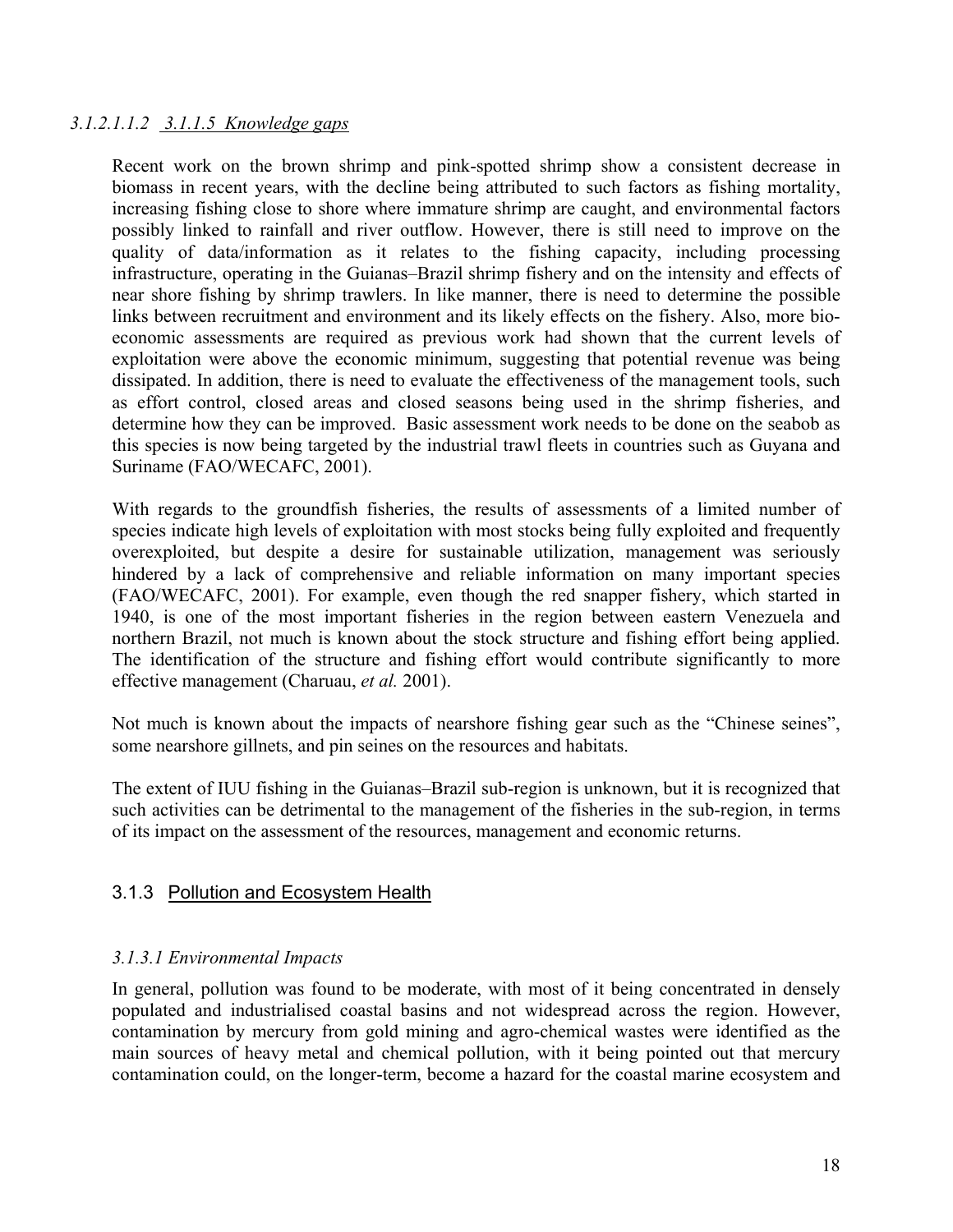for human health, if suitable measures to limit its use were not implemented (Heileman. In press).

Impacts on marine ecosystems generated by land-based human activities are called Marine Catchment Basin (MCB) effects. Such effects are particularly crucial in enclosed or semienclosed seas, but they are also important in the case of ecosystems that are strongly influenced by river run-off, as in the shallow areas of the Guianas - Brazil shelf (Charlier, 2001).

Urban development is concentrated in the neighbourhood of river mouths and on riverbanks close to sea, with human impact being probably the highest at both extremities of the region: on the right bank of the Amazon-Para estuarine system, and along the Gulf of Paria, on the Trinidadian side. Due to the hydrodynamics of the region, the central, largest part of the area may remain basically unaffected. Effluents from the relatively industrialised and populated Belém region, situated on the East bank of Pará River, are barred from this region by the outflow of the Amazon and Pará rivers. Effluents from the west coast of Trinidad reach the Gulf of Paria and, given the Northwards current through the Columbus Channel, cannot impact any region to the South. However, some land-based human activities could have a potential impact on the marine environment and on fisheries in the region (Charlier, 2001).

#### *3.1.3.2 Chemical pollution by fertilisers and pesticides from agriculture.*

Agriculture is very important to many economies in the region. It can have a direct impact on the marine environment when it involves areas included in the "broader marine ecosystem" (including brackish zones connected with the sea). Such areas are generally not suitable for agriculture, due to their salt content. For example, it has been a policy, in Suriname not to allow agricultural projects within a certain distance from the coastline, for technical as well as environmental reasons, but exceptions have been tolerated and there have been encroachments on the mangrove and associated brackish-water biota, for rice (as well as in French Guiana) and livestock development, but the areas concerned seem to remain modest.

Agricultural development can be described as very modest in terms of area used. On the other hand, farmed areas are concentrated in a coastal stretch of a few tens of kilometres breadth, the cultures are water-intensive (rice) as well as agrochemicals-intensive (sugar cane, bananas), and the drainage is directly to the sea, without treatment or monitoring of the effluents. Local effects could therefore be observed, particularly if input of an additional nutrient charge from agriculture would combine, for example, with re-suspension of organic matter trapped in sediment.

Areas within the coastal brackish-water belt have been identified as suitable for aquaculture, particularly for marine shrimp, with a few projects having been undertaken in Suriname. These did not cover any significant part of the available area. However, aquaculture seems to have a potential for development and more extended areas could be affected in the future.

Effluents carrying chemicals used in agriculture or residues can also be expected to have impacts if they are drained in sufficient concentration to the sea. They can be pesticides, deleterious for some marine organisms, or fertilizers that may alter the nutrient balance in the sea (Charlier, 2001).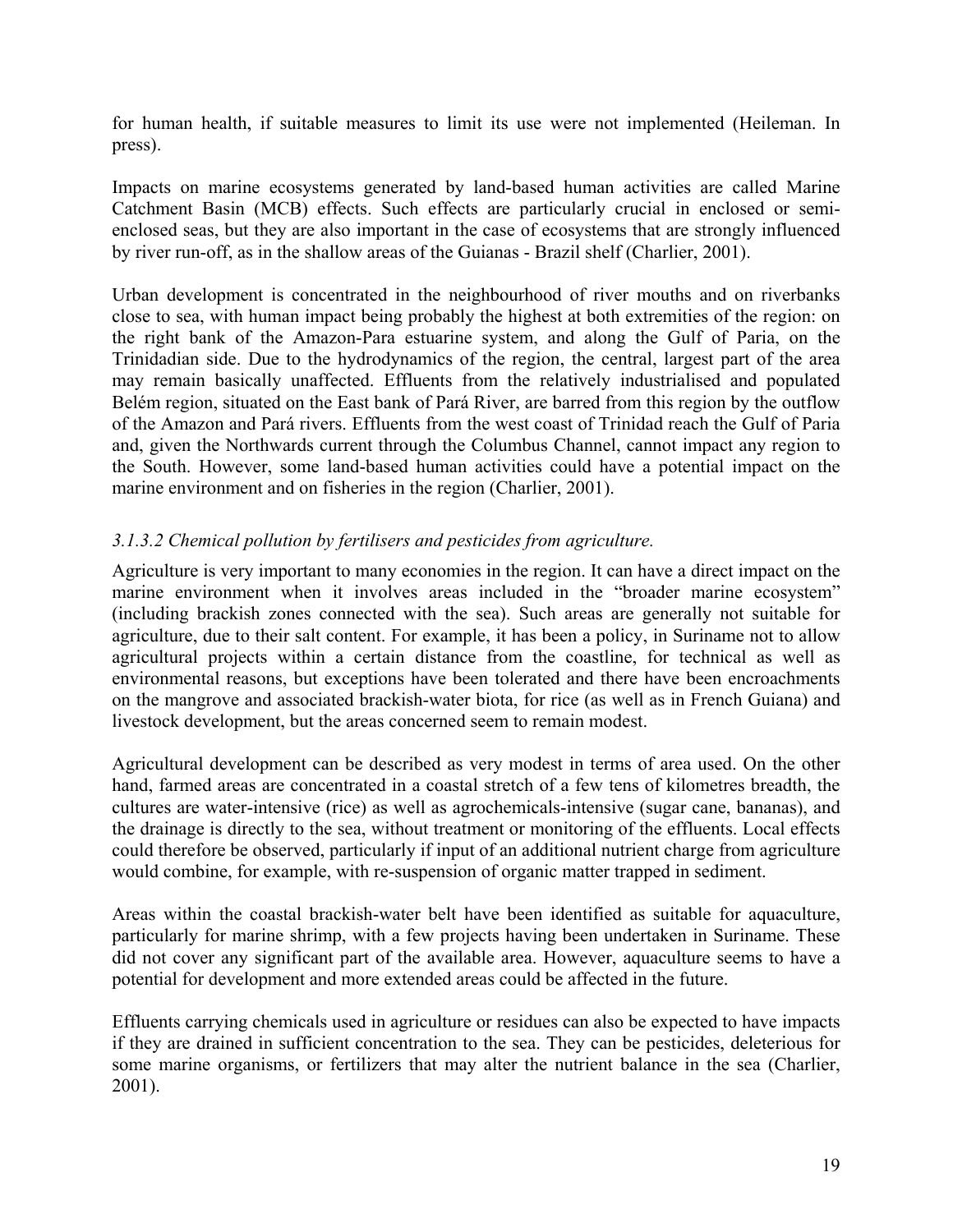#### *3.1.3.3 Heavy metal pollution by mercury from the gold mining industry.*

Gold is being exploited on a small-scale in all countries of the region. The main technology used to separate and amalgamate gold is the least expensive available and involves the application of mercury. This mercury is dispersed into the air and it is assumed that the largest part ends up in rivers, transforms into methyl-mercury and other chemical compounds, and concentrates along the food chain. According to the IUCN, high concentrations of mercury were detected in fish as far as 800 km downstream from gold mining areas in Brazil. Recently initiated investigations in Suriname indicate that mercury concentrations in fish may approach maximum norm (0.5 mg/kg) in piscivorous fish from the upper course of rivers, close to gold mines, and decreases towards the middle and lower course. Larger scale gold mines, present as well in the region, use cyanide to separate gold. Errors can have disastrous consequences for aquatic life, as happened in 1995 in Guyana with the accidental release of cyanide into the Omai and Essequibo rivers (Charlier, 2001).

#### 3.1.4 Socioeconomic Consequences

The value of fisheries products could decrease due to contamination by mercury and cyanide, from artisanal and large-scale gold mining respectively, and pesticides and other chemicals from agriculture. Also, the occurrence of mercury in fish species and the environment could pose problems for human health.

#### *3.1.4.1 Linkages with other transboundary problems*

If not checked, the hazards posed to the coastal marine ecosystem by contamination from some chemicals being used in agriculture and gold mining could lead to the decline in fish stocks and other marine organisms.

#### *3.1.4.2 Causal Chain Analysis*

# *Chemical pollution by fertilisers and pesticides from agriculture.*

The immediate causes for pollution of the coastal marine ecosystems by chemicals (fertilizers, pesticides) from agriculture can be attributed to farmed areas being concentrated in the coastal belt, with culture practices being used that are water (rice) and agrochemical intensive (sugar cane, bananas), and with the drainage being directly to the sea, without treatment or monitoring of the effluents.

The underlying causes for chemical pollution by fertilizers and pesticides from agriculture can be attributed to inadequate land use policies; the need to produce crops for food (nutrition) and export; and limited job and income earning opportunities in other sectors. The root cause can be attributed to a lack of integrated development strategies, with sectoral planning giving insufficient consideration to the effects on other economic activities or on the environment.

#### *Heavy metal pollution by mercury from the gold mining industry*

The immediate cause for the pollution of the marine ecosystem by mercury from the gold mining industry is the use of the least expensive technology available for mainly artisanal mining in the interior areas of countries such as Brazil, Suriname and Guyana. With the advent of large scale gold mining which involves the use of cyanide and the storage of the waste in containment structures, contamination of rivers and the marine ecosystem due to run off could occur with inadequate construction and maintenance of these structures. The underlying cause can be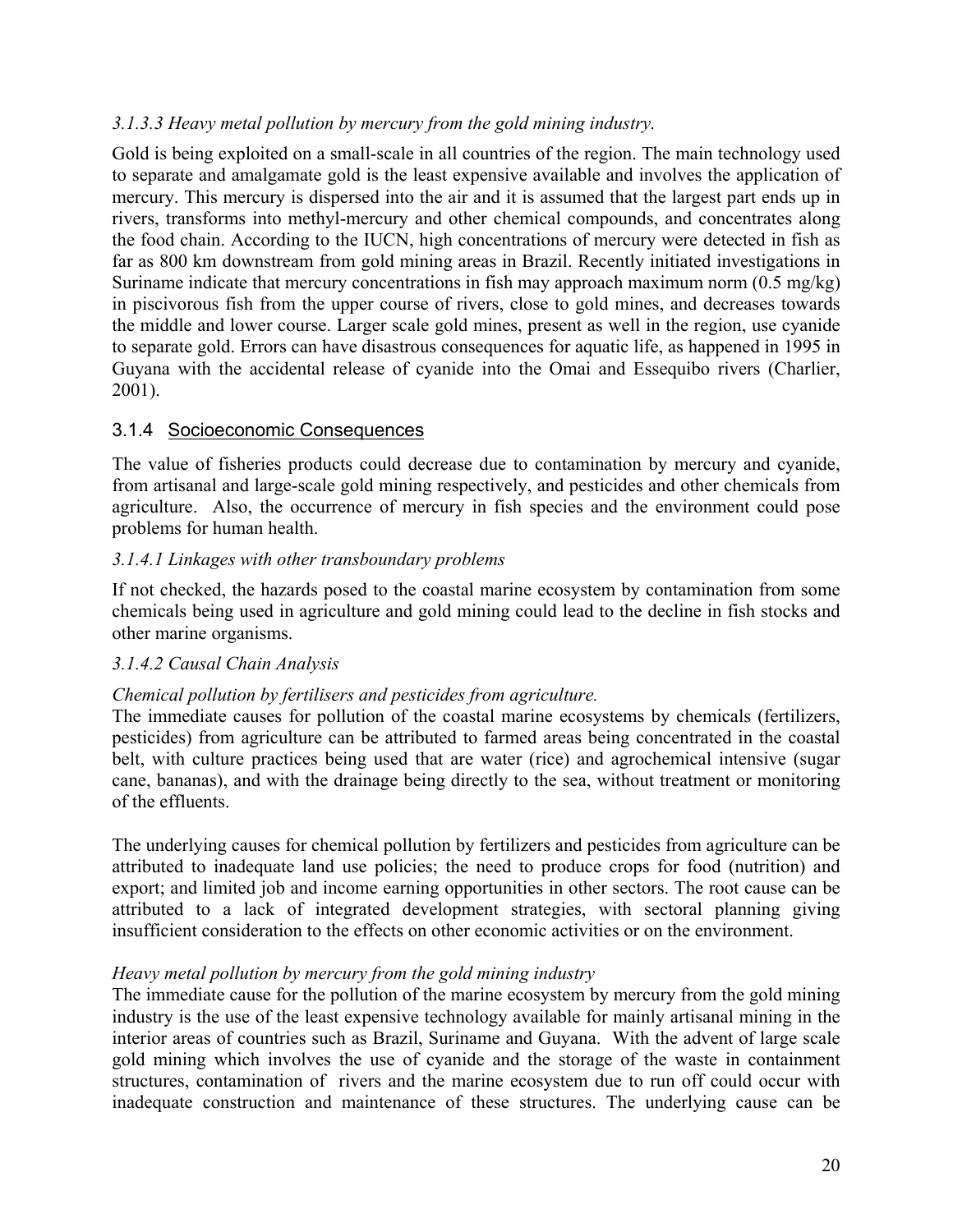attributed to the demand for gold in the world market, unemployment and lack of income earning opportunities, illegal immigration, and insufficient institutional capacity to regulate the mining sector. The root cause can be attributed to poverty, lack of education, need for adequate returns on investment and weak governance.

#### *3.1.4.3 Knowledge gaps*

Agriculture is very important to many economies in the region, such as Suriname and Guyana, but not much is known about its impact when extended into areas included in the broader marine environment, and the effluents carrying chemicals used in agriculture if they are drained in sufficient concentration to the sea. Not much is known about the effects of mercury from artisanal gold mining on the riverain, estuarine and marine ecosystems, and on the health of the miners and those living in nearby communities.

# 3.1.5 Habitat and Community Modification

#### *3.1.5.1 Environmental impacts*

### *Modification or loss of ecosystems and ecotones*

In this sub-region, there are clear indications that the entire shallow, brackish-water stretch along the seashore (0-10 m depth) plays a key role in the mobilization of nutrients and energy transfer in the lower levels of trophic webs, and serves as nursery ground for many marine fish and shrimp species. However, additional research is needed to improve understanding and quantify this role.

The existence and the capacity of this near-coastal zone to fulfill its role is highly dependent on inputs from the neighbouring mangrove and associated habitats. The mangrove is very well represented in the region, where it dominates a major part of the shore, but it is possible that not all portions of the coast would have the same importance, as some processes may perhaps be concentrated in certain areas, possibly in estuaries. Ecological research is needed to identify such "critical" zones with a view to their conservation. There seem to be other particularly valuable areas, with a high primary production, like the "lixeira", in front of the Amazon estuary. Research on the processes taking place in these areas is required as well, for the elaboration of an appropriate management strategy.

Fishing gears can alter, in a more or less persistent way, the habitats of fish populations. It is not generally known what the different species exactly require in order to complete successfully the different steps of their life cycle. But, it is known that habitats have to fulfill different functions such as shelter (hiding from predators), foraging area for food, breeding area, nursery area, and the capacity to fulfill one or more of these functions can be impaired by damage provoked by fishing gear action, with the damage being on the seabed, the benthos, or on the water quality (Charlier, 2001).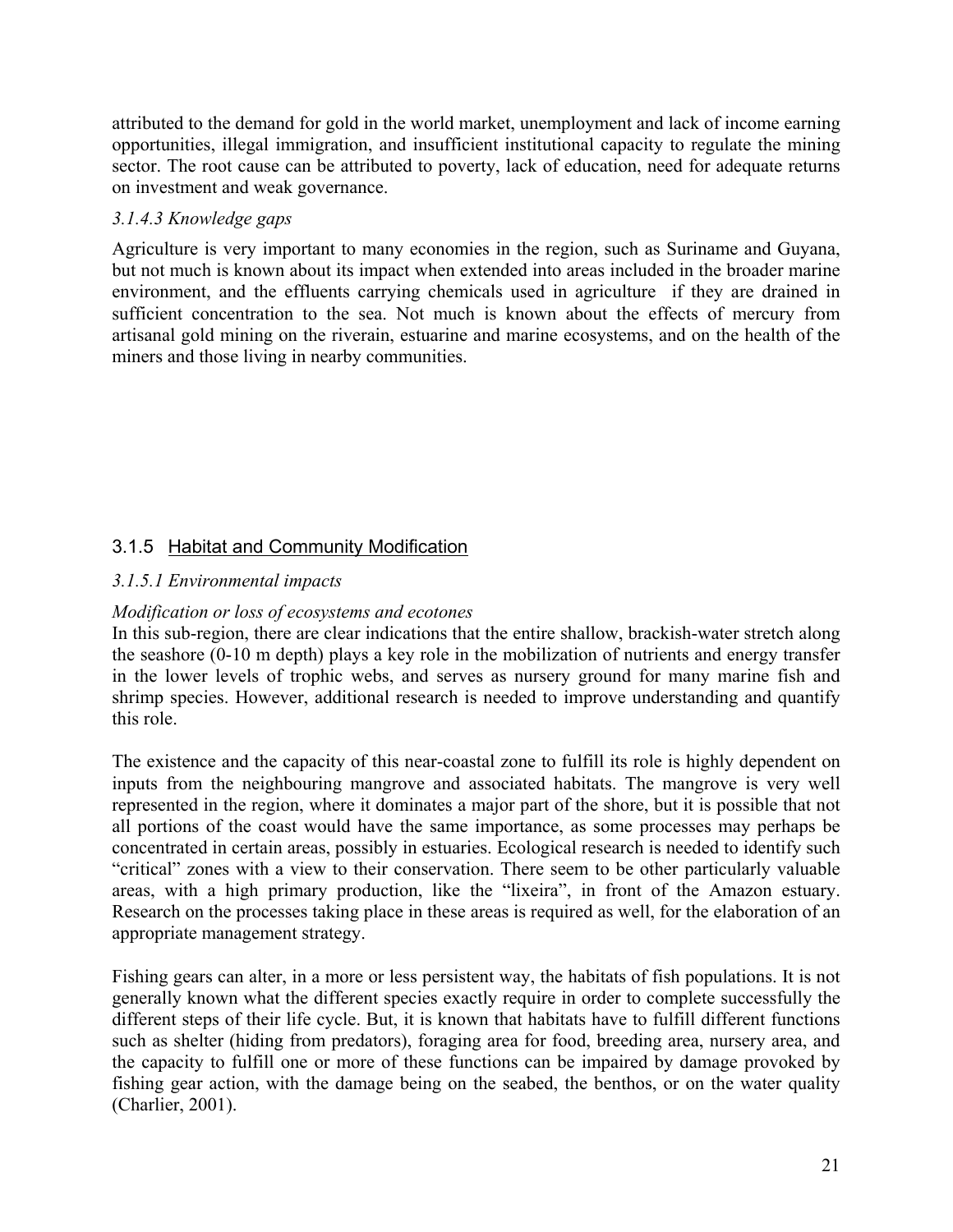#### *3.1.5.2 Socioeconomic Consequences*

The continued degradation of "critical" zones or habitats and the unsustainable exploitation of fisheries and other living resources in the sub-region could lead to unemployment and reduced incomes and consequent deterioration in the quality of life among coastal communities.

### *3.1.5.3 Linkages with Other Transboundary Problems*

The removal of mangroves and associated habitats as well as the degradation of nearshore areas by trawls and other destructive fishing gear could lead to changes in composition and decline in fish populations.

#### *3.1.5.4 Causal Chain Analysis*

#### *Modification and loss of ecosystems and ecotones*

The immediate causes for the destruction of mangroves and associated habitats, which serve as shelter, foraging area for food, breeding area and nursery area for many marine species and shrimp, are removal for energy/fuel, clearing for agriculture (rice), aquaculture (shrimp culture) and other development activities. The underlying causes can be attributed to inadequate land use policies; the need to produce crops for food (nutrition) and export; and limited job and income earning opportunities in other sectors. The root cause can be attributed to a lack of integrated development strategies, with sectoral planning giving insufficient consideration to the effects on other economic activities or on the environment.

#### *3.1.5.5 Knowledge gaps*

Additional research is required to improve on the knowledge of the role that the entire shallow, brackish-water stretch along the seashore (0-10 m depth) plays in the mobilization of nutrients and energy transfer in the lower levels of trophic webs, and providing nursery ground for many marine fish and shrimp species.

# **4 STAKEHOLDERS ANALYSIS**

Preliminary assessments of the responses provided on the CLME Project Template, devised by the CLME Unit and CLME TTT, by the CLME Inter-ministerial Committees of Brazil and Guyana, are presented in this section. It is noted that this section will be updated as information requested from each of the countries in the sub-region is received.

The CLME Technical Task Team and Unit identified and advanced three key areas of concern as affecting sustainability of transboundary living marine resources, specifically, Overfishing; Pollution and Contamination; and Habitat Degradation. Both respondents agreed with these areas of concern, but did not identify any others. In the case of Brazil, pollution and contamination was ranked first and overfishing third. Guyana's primary area of concern was overfishing, with pollution and contamination listed in third place. Both countries indicated that habitat degradation was the second most important area of concern.

From the answers provided it would appear that there are areas of commonality in relation to the origins and causes of the three named areas of concern. With regards to overfishing, both parties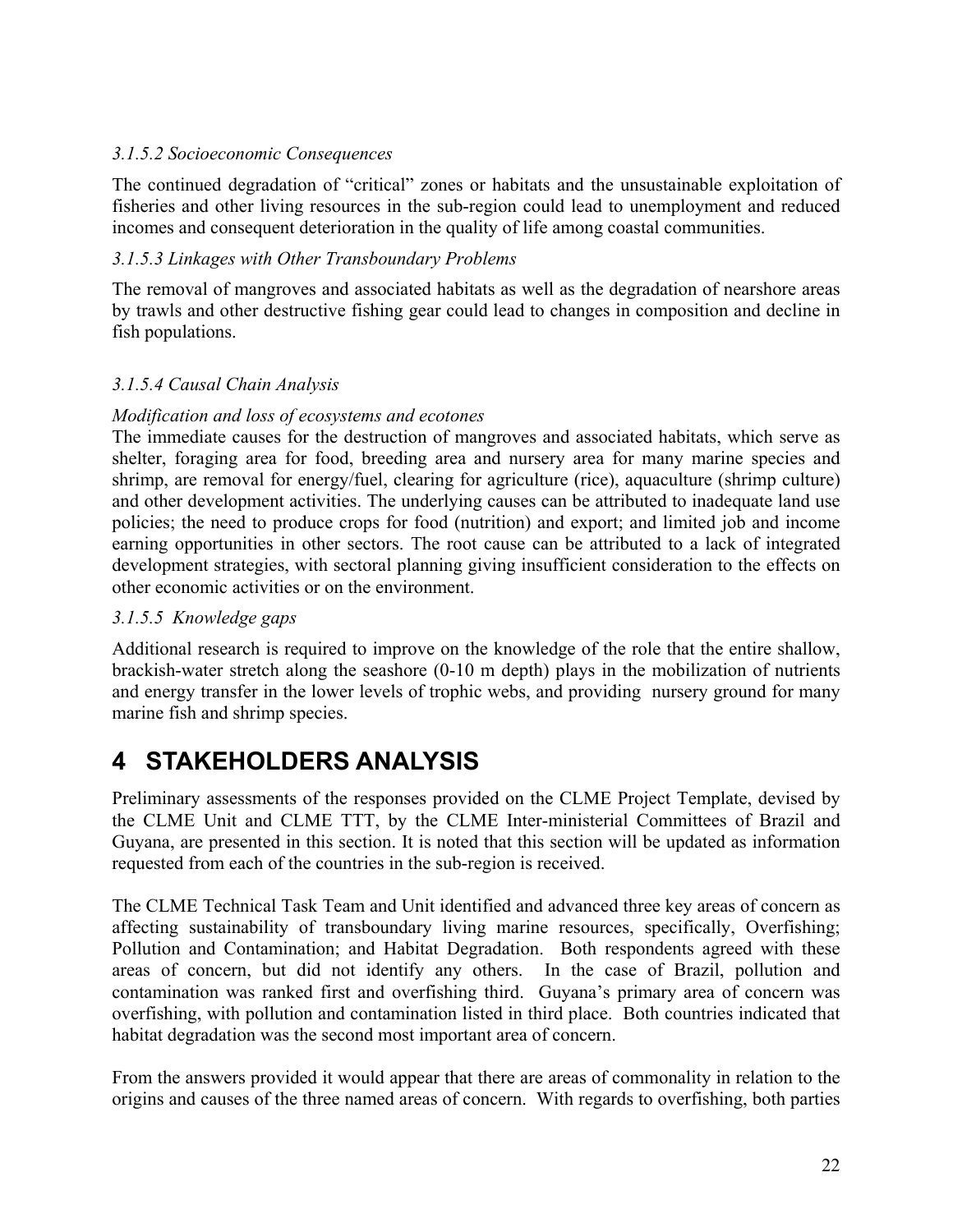identified the origin of their concern to be overcapacity and IUU fishing. Also identified were excessive population growth, with concentrated occupation near the coast; poverty and hunger; and increasing demand for fish products. The causes for this concern included inadequate fisheries management planning; lack of enforcement of conservation and management measures; unsustainability of fish stocks; and the impacts on the livelihood of fishers.

Pollution from gold mining (mercury); agricultural (pesticides, herbicides and fertilizers) and human waste were common origins advanced by both parties relative to pollution and contamination. Industrial residuals; oil spills and contaminants from ships and fishing trawlers were also listed. The causes of pollution and contamination were indicated as poor infrastructure in urban coastal areas; inadequate enforcement of environmental regulations in relation to industrial and agricultural activities; and impacts on the ecosystems.

Urban development on the shore line, destructive fishing methods, over-fishing, deforestation and destruction of key habitats, namely estuaries, mangrove forests and coral reefs were indicated as origins of habitat degradation. Causes for this area of concern were given to be poor physical planning and inadequate enforcement of environmental regulations; seacoast pollution; and mangrove destruction.

Both Brazil and Guyana indicated that neighbouring countries contributed to the identified areas of concern in their respective countries. In Brazil's case, the impact was noted to be minor in the case of pollution and contamination; major in the case of habitat degradation and major to severe in the case of overfishing. Over-fishing and habitat degradation in Guyana were indicated to be severely impacted by its neighbouring countries. However, while it was noted that Guyana's neighbours contributed to their concern of pollution and contamination the extent of the impact was not known.

With regard Brazil's and Guyana's impacts on their neighbours, both countries indicated that they contributed to these concerns in neighbouring territories. Guyana was unable to rate their impact in all three cases, while Brazil rated the level of impact on its neighbours as major to severe in the case of over-fishing; major in relation to habitat degradation and minor in the case of pollution and contamination.

In response to the identified area of concern of overfishing Brazil noted its current collaborative study on the biology of billfishes and oceanic sharks involving universities in Brazil, Venezuela and USA, as well other key research and management projects dealing with the estimation of living resources in the Brazilian Exclusive Economic Zone; controls on fishery concessions; satellite tracing of fishing boats; on-board observer programmes; by-catch reduction; and licensing and registration of professional fishers. Planned activities include a marine living resources monitoring programme; enhanced management of conflicts between artisanal and industrial fishers; and improved control of fishing fleets. Guyana for current activities, under overfishing indicated its ongoing participation in the FAO/WECAFC and CRFM activities for the sub-region and MCS by their Coast Guard.

Research being undertaken by Brazil to address the concern of pollution and contamination is comprised of studies/projects in coastal management and marine pollution, including the effects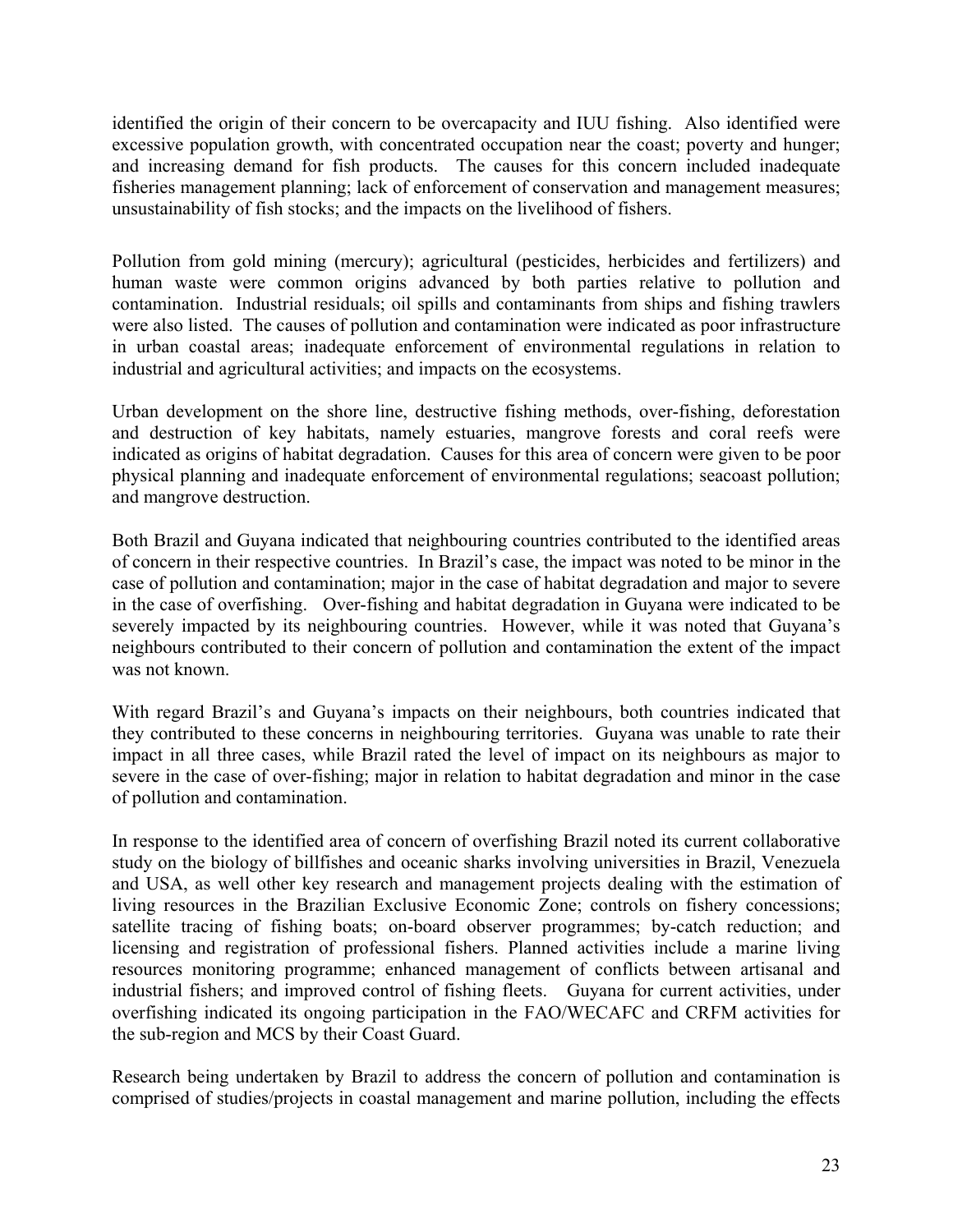of oil spills. In addition, they are implementing plans such as the National Plan for Prevention, Preparation and Fast Response for Environmental Emergency with Hazardous Chemical Products (P2R2); the Plan for Preservation and Recuperation of Environmental Damage Related to the Oil Industry; and one addressing ballast water.

In an effort to address the concern of habitat degradation, Brazil indicated its involvement in the following programmes and projects – Hydrological Basin Management; Sanitation for Everyone; Social Action on Sanitation; Urban Solid Residue Program; Environmental Management of Fragile Habitats; Coastal Management National Plan; Oceanfront Project; and Conscious Conduct on Coral Reef Areas.

Regarding habitat degradation and pollution and contamination Guyana identified current and planned activities in the areas of education (public awareness) and monitoring respectively.

In relation to additional potential solutions that could assist with addressing the concern of overfishing, Brazil indicated that there was need for better enforcement of management measures; a more participatory decision-making process; and the use of innovative management tools such as marine protected areas to assist stock recovery, while Guyana suggested a reduction in fishing effort and the use of management tools like closed seasons and closed areas.

Improved monitoring and enforcement of environmental regulations was identified by both countries as a potential solution to pollution and contamination, with Brazil also indicating the need for greater investments in urban sewage treatment and Guyana improved collaboration. In the instance of habitat degradation, Brazil identified the need for the establishment of marine protected areas to conserve fragile ecosystems (e.g. mangrove forests and coral reefs) and improved integrated coastal management. Guyana suggested public awareness and enforcement.

In terms of types of information most needed to assist in addressing the areas of overfishing, pollution and contamination and habitat degradation, both countries indicated that scientific data was required. In addition, Brazil identified the need for socio-economic and demographic data in all three areas while Guyana indicated the need for social and economic data in the case of habitat degradation.

Both parties acknowledged that interventions in the areas of data and information; monitoring and enforcement; private and NGO involvement and the implementation of decisions were of critical importance. The data, captured in the table (Table 1) below, also show that both countries recognize as very important the need for greater collaborative efforts with neighbouring/other countries in the area of over-fishing. The need for more laws seem to be only somewhat important across the board, except in the case of habitat degradation for Guyana.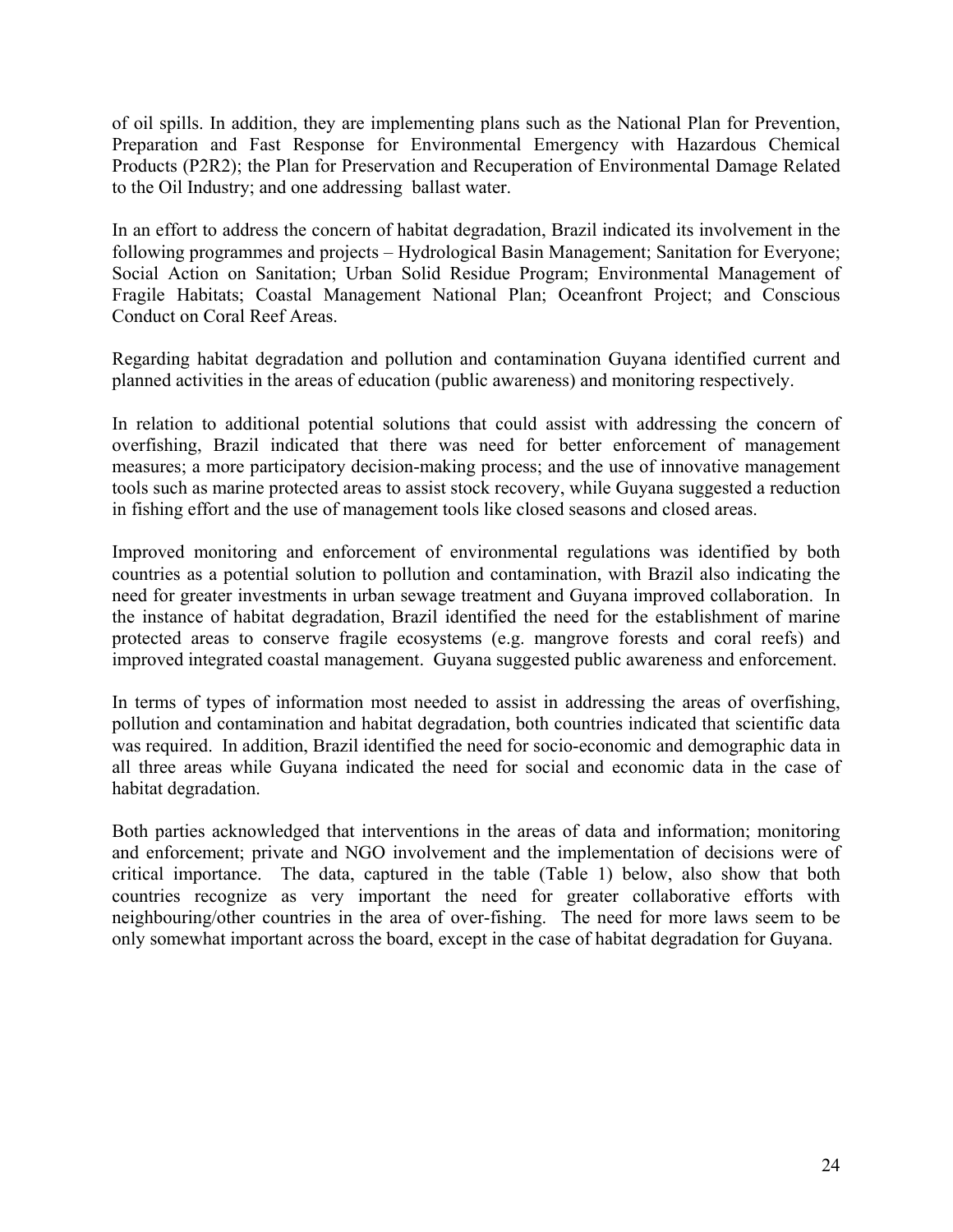| <b>Area of Intervention</b>                                   | <b>Brazil</b>    |                              |                        | Guyana           |                              |                               |
|---------------------------------------------------------------|------------------|------------------------------|------------------------|------------------|------------------------------|-------------------------------|
|                                                               | Over-<br>fishing | Pollution &<br>Contamination | Habitat<br>Degradation | Over-<br>fishing | Pollution &<br>Contamination | Habitat<br><b>Degradation</b> |
| More data and                                                 |                  |                              |                        |                  |                              |                               |
| information                                                   | 3                |                              |                        |                  |                              |                               |
| More monitoring and<br>enforcement                            | 3                | 3                            |                        |                  |                              |                               |
| More laws                                                     |                  |                              |                        |                  | $\mathfrak{D}$               |                               |
| More inter-ministerial<br>level decision-making               | 2                |                              | $\overline{2}$         | 2                | $\mathcal{L}$                |                               |
| More private and NGO<br>involvement                           | 3                | $\mathcal{D}_{\mathcal{L}}$  | $\overline{2}$         |                  | $\overline{2}$               |                               |
| Better implementation<br>of decisions                         | 3                | 3                            | $\mathbf{3}$           | 3                |                              |                               |
| Collaborative effort<br>with neighbouring/<br>other countries |                  |                              |                        |                  |                              |                               |

| Table |
|-------|
|-------|

| Key |                      |
|-----|----------------------|
| 0   | not important        |
| 1   | somewhat important   |
| 2   | very important       |
| 3   | absolutely necessary |
| 9   | don't know           |
|     |                      |

# **5 GOVERNANCE ANALYSIS**

The coming into force of UNCLOS and recent international initiatives in fisheries have made it necessary for the countries in the Guianas–Brazil sub-region to revise their policies and legal frameworks for fisheries management and development. To this effect, Brazil, French Guiana and Guyana have put the necessary legislation in place, while Suriname, Trinidad and Tobago and Venezuela were in the process of doing so. In general, the legislation in place or being put in place promotes the ecosystems based approach to management and calls for the development, implementation and regular evaluation of fisheries management and development plans, based on the best available scientific and socio-economic information, in consultation with the stakeholders involved in the various fisheries.

In most instances, fisheries administration and research fall under the umbrella of the Ministry of Agriculture of the countries of the sub-region, except in Brazil, where fisheries administration is shared between the Ministry of Agriculture and IBAMA, with research being delegated to CEPNOR and, in Venezuela, where research has been delegated to FONAIAP. In general, MCS is delegated to the navy, air force, army, coast guard or police. In many of these countries some level of institutional reform is taking place to better enable the fisheries administrations to carry out their mandates, as many of them are faced with such problems as insufficient staff to fulfill essential functions; poor communication between different levels and interest groups; and no clear decision-making procedures and responsibilities, with insufficient funding being an important factor in these problems (FAO/WECAFC, 2001).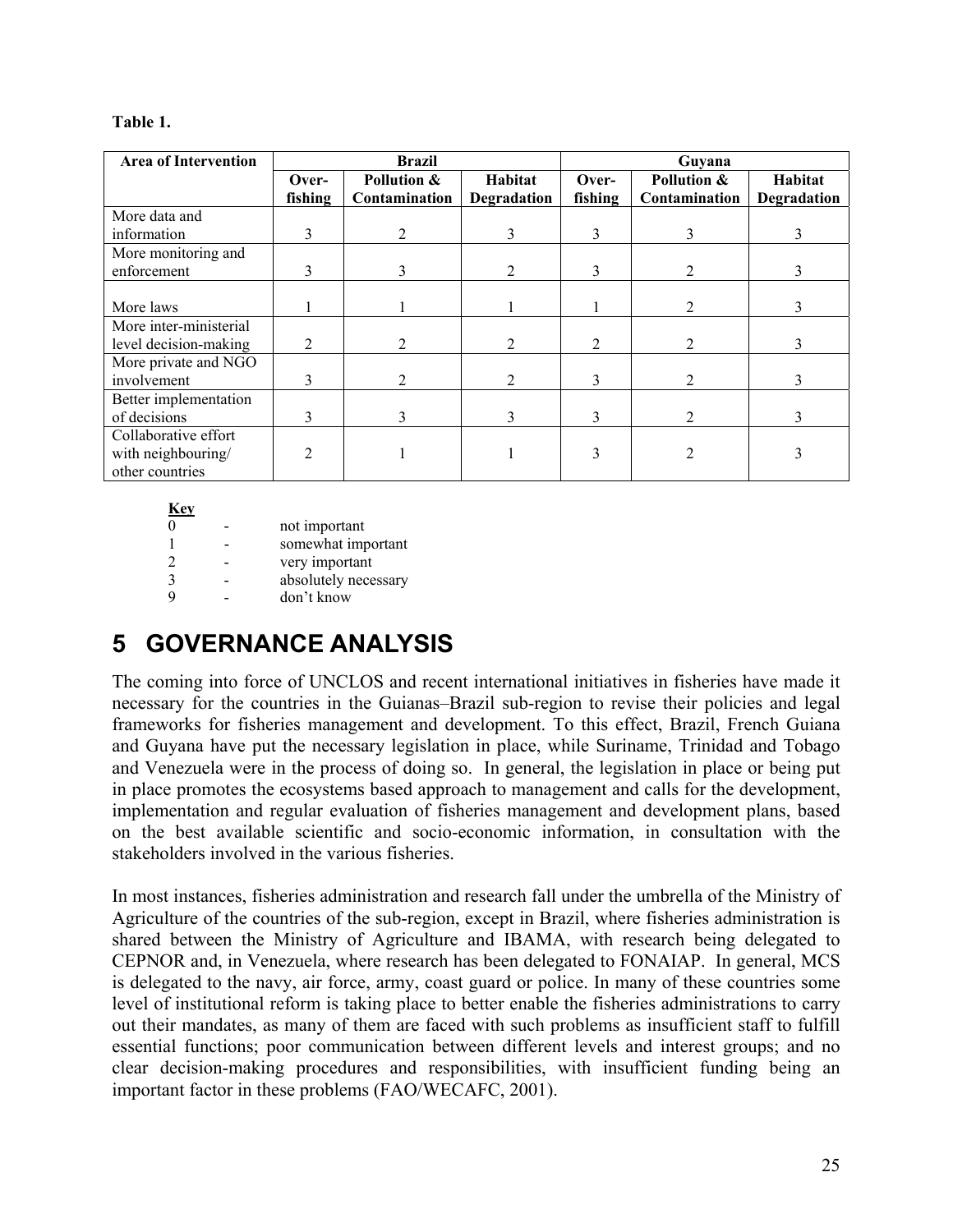As they seek to address the key transboundary living marine resource issues for the Guianas– Brazil sub-region, the countries may need to strengthen and/or develop mechanisns for subregional collaboration and cooperation in areas such as assessment and management; harmonise their legislation; develop a sub-regional database for fisheries and related data; establish mechanisms for strengthening MCS at the national and sub-regional levels; involve the various stakeholders in the management process; and build public awareness.

Following on the decisions taken at the 1996 Fourth Meeting of WECAFC Ad Hoc Shrimp and Groundfish Working Group of the Guianas–Brazil Shelf and CFRAMP Shrimp and Groundfish Subproject Specification Workshop, WECAFC in partnership with CFRAMP (now CRFM) conducted a series of workshops on the assessment and management of shrimp and groundfish fisheries on the Guianas–Brazil Shelf from 1997 to 2000 for the countries bordering the subregion. This series of workshops culminated in a meeting of fisheries managers and ministers of the sub-region in 2001, and the First Regional Conference on the Sustainability of Fisheries Resources in the Brazil–Guianas Shelf in 2002, which sought to involve both resource managers and users. This approach to promoting fisheries resource assessment and management in the subregion was viewed as an effective one, despite some shortcomings, and its continuation recommended (FAO/WECAFC 2001).

# **6 SUMMARY AND CONCLUSIONS**

Based on a review of existing literature the key transboundary living marine resource issues identified for the Guianas–Brazil shelf are:

Fish and Fisheries

- (i) Overexploitation of the shrimp and groundfish fisheries.
- (ii) Excessive by-catch and discards and destructive fishing practices. Illegal, Unreported and Unregulated (IUU) fishing.

Pollution and Ecosystems Health

- (i) Heavy metal pollution by mercury from the gold mining industry.
- (ii) Chemical pollution by fertilisers and pesticides from agriculture.

Habitat and Community Modification

(i) Modification or loss of ecosystems (mangroves/corals) and ecotones.

Having reviewed the situation and determined the causes and knowledge gaps, the interventions to address the key transboundary issues are set out below.

# *6.1 Fish and Fisheries*

Overexploitation of the shrimp and groundfish resources combined with excessive by-catch and discards and destructive fishing practices and IUU fishing due to inadequate fisheries management and enforcement could lead to further loss of income, employment, food supply and foreign exchange in the sub-region and should be urgently addressed. Among the interventions required are: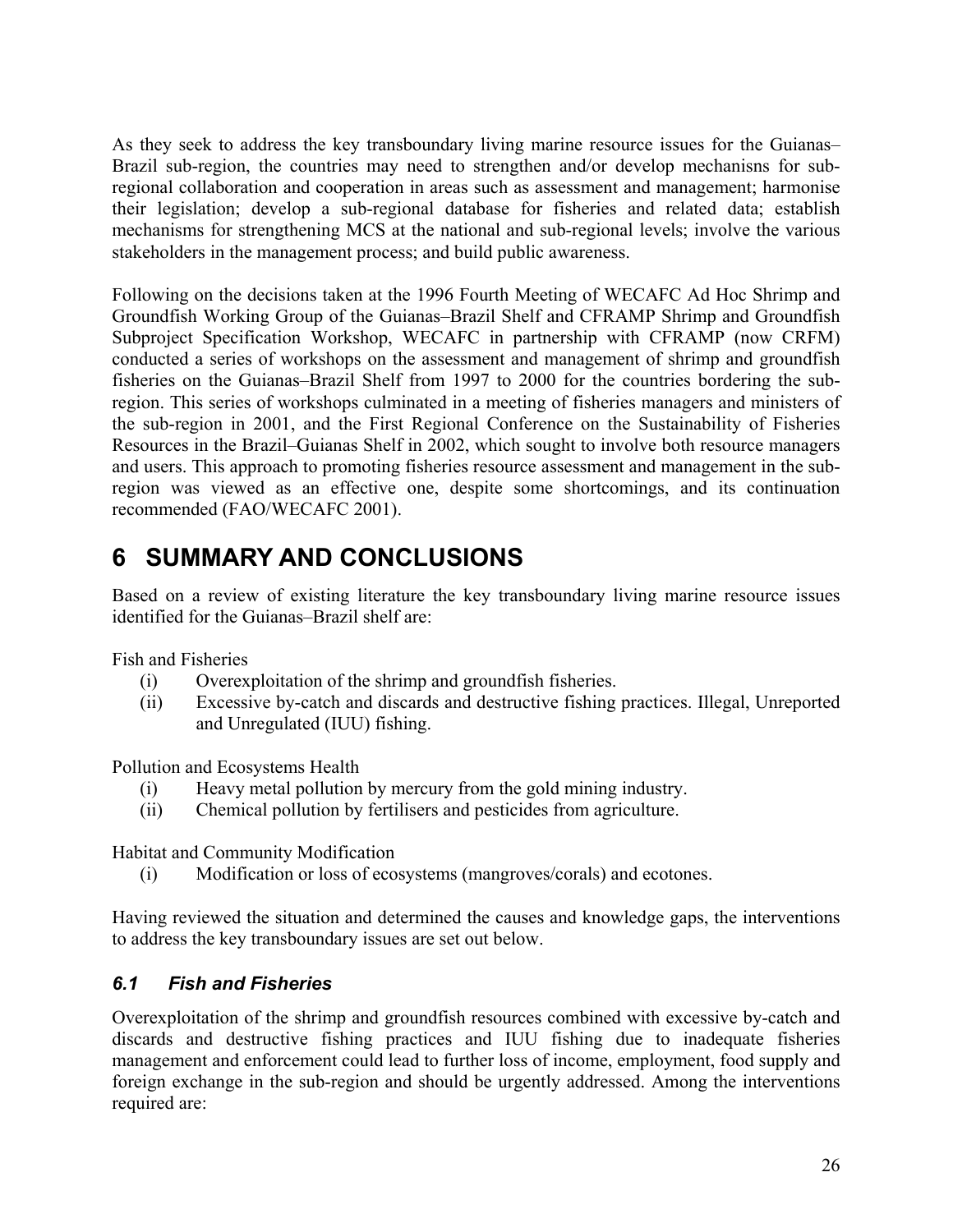- (i) Determination of the level of poverty in the fishing communities and the identification of alternative livelihood programmes.
- (ii) Institutional strengthening of the fisheries administrations and research institutions at the national and sub-regional levels.
- (iii) Harmonisation of fisheries and related legislation in the sub-region.
- (iv) Strengthening of the existing mechanisms for sub-regional collaboration in resource assessment and management.
- (v) Development of mechanisms for improved stakeholder participation in the management process.
- (vi) Development of mechanisms for conflict resolution.
- (vii) Development of a sub-regional database for fisheries and related data/information.
- (viii) Evaluation of the tools being used for fisheries management in the sub-region.
- (ix) Continued assessment, including bio-economic assessments, of the shrimp and groundfish resources.
- (x) Review and determination of the most suitable methods for by-catch utilization and reduction. In this instance, the information from the GEF Reduction of Environmental Impact From Tropical Shrimp Trawling through the Introduction of By-Catch Reduction Technologies and Change of Management, in which Venezuela and Trinidad and Tobago were involved, could be reviewed and utilized (http://www.fao.org/figis/servlet/static?xml=gef\_shrimp.xml&dom=org&xp\_nav=1,4 ).
- (xi) Determination of the extent of IUU fishing in the sub-region and the development of mechanisms to combat it at the national and sub-regional levels.
- (xii) Determination of the environmental factors that may be influencing recruitment to the shrimp fishery.

#### *6.2 Pollution and Ecosystems Health*

Heavy metal pollution from mining and agro-chemical pollution, if not effectively managed, could lead to degradation of the coastal marine ecosystems. In the case of mercury, it could affect the health of miners, as well as the health of other members of the community should it enter the food chain. Among the interventions required are:

- (i) Strengthening of the institutional framework for integrated coastal management.
- (ii) Improved land use and mining policies.
- (iii) Determination of the level of poverty in the mining areas and the identification of alternative livelihood programmes.
- (iv) Development and implementation of adult education and public awareness programmes.
- (v) Strengthening of the institutional mechanisms for monitoring and enforcement in the mining industry.
- (vi) Improved knowledge of the effects of agro-chemicals and heavy metals on coastal ecosystems.

If the GEF/ UNIDO project to formulate a global action plan for countries that pollute their waters with mercury used as part of the process of artisanal gold mining is still being developed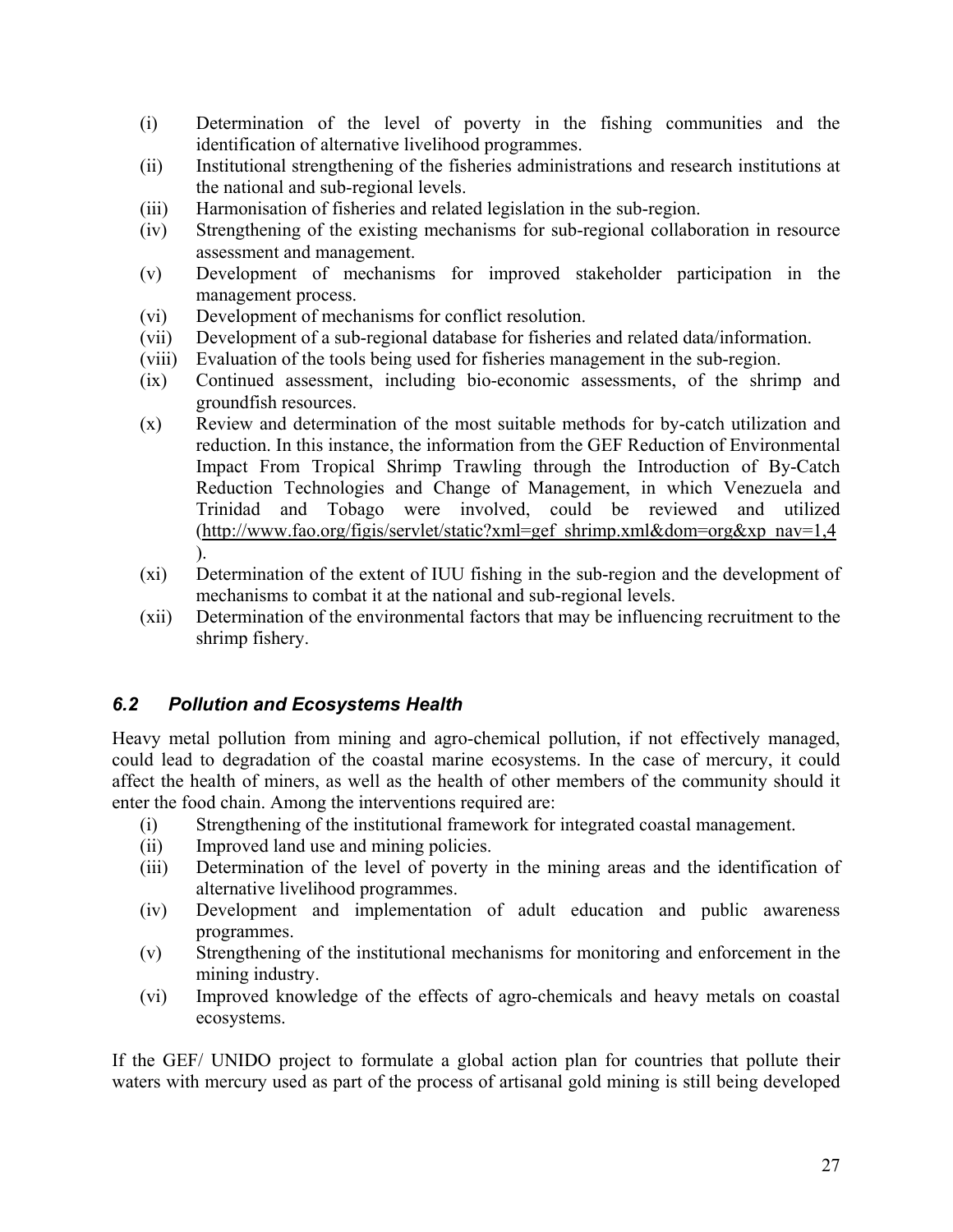and/or implemented, then, in addition to Brazil, the countries bordering the sub-region should seek to become involved in it (LME 17: North Brazil Shelf).

### *6.3 Habitat and Community Modification*

The continued degradation of "critical" zones or habitats (mangroves, corals) and the unsustainable exploitation of fisheries and other living resources could lead to a deterioration of the quality of life in coastal communities, and, as such, needs to be addressed. Among the interventions required are:

- (i) Strengthening of the institutional framework for integrated coastal management.
- (ii) Improved land use policies.
- (iii) Improved knowledge of the role that the entire shallow, brackish-water stretch along the seashore plays in the mobilization of nutrients and energy transfer in the lower levels of trophic webs, and providing nursery ground for many marine fish and shrimp species and the impacts on these areas by human activities.
- (iv) Creation of reserves to protect ecologically sensitive coastal ecosystems (e.g. mangroves).

It should be noted that Brazil, Guyana, Suriname and Venezuela, along with Bolivia, Colombia, Ecuador and Peru, are developing a Project for support by GEF, entitled "Integrated and Sustainable Management of Transboundary Water Resources in the Amazon River Basin", with the overall objective being to strengthen the institutional framework for planning and executing in a coordinated and coherent manner, activities for the protection and sustainable management of land and water resources of the Amazon River Basin. The project recognises the close linkages between integrated water resource management and the protection of marine habitats. Also, Brazil is seeking GEF support for the biodiversity project "Strengthening the Effective Conservation and Sustainable use of Mangrove Ecosystems in Brazil through its National System of Conservation Units", with the aim of the project being to develop conservation and sustainable management of mangrove ecosystems in Brazil to conserve globally significant biodiversity and key environmental services and functions important for national development and well-being of traditional and marginalized coastal communities (Heileman. In press).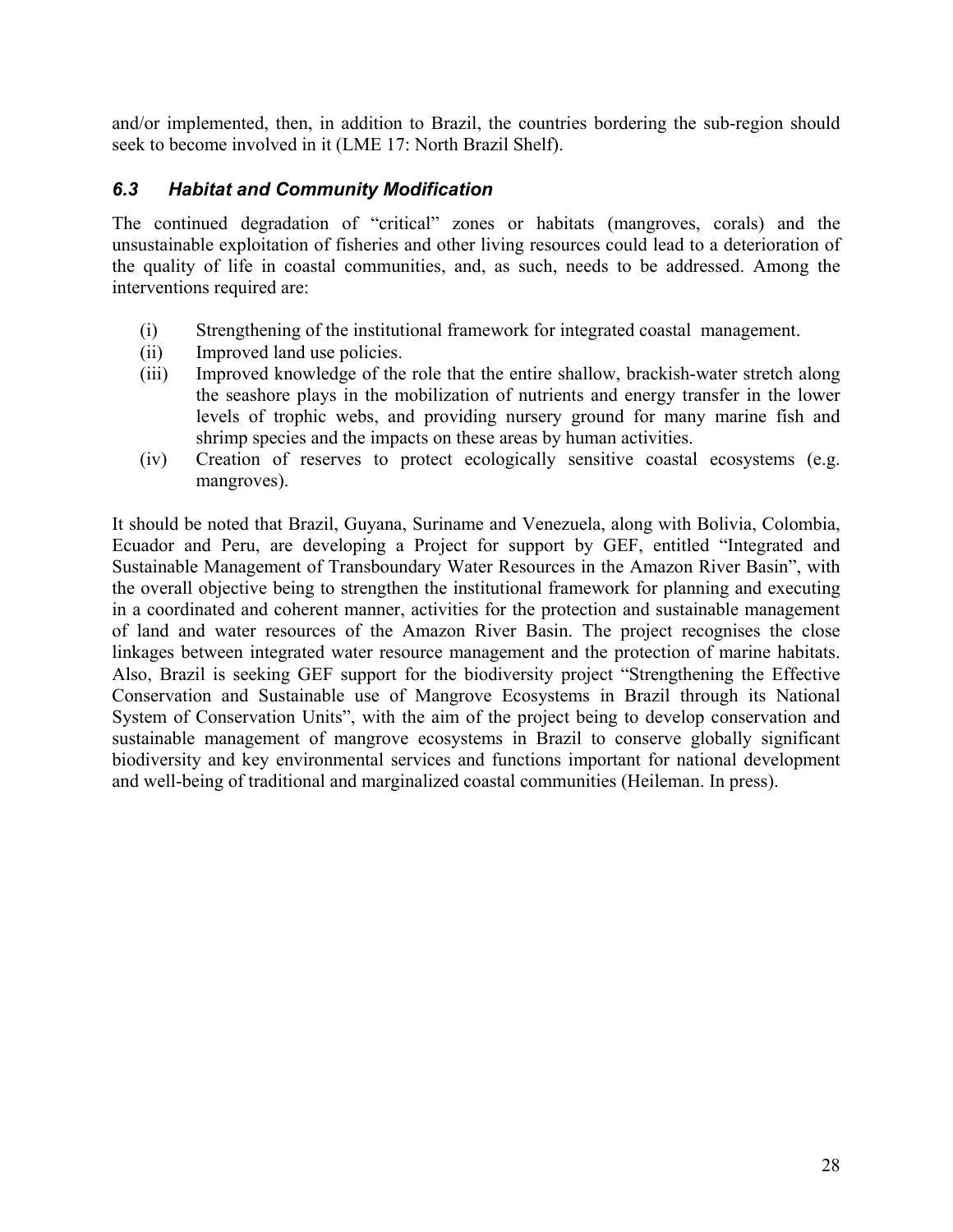# **7 REFERENCES**

Booth, A., Charuau, A., Cochrane, K., Die, D., Hackett, A., Lárez, A., Maison, D., Marcano, L.A., Phillips, T., Soomai, S., Souza, R., Wiggins, S. and IJspol, M., 2001. Regional assessment of the Brazil-Guianas groundfish fisheries. FAO Fisheries Report 651:22-36.

Chakalall, B., K. Cochrane and T. Phillips, 2002. Regional Conference on the Sustainability of Fisheries in the Brazil – Guianas Shelf, Paramaribo, Suriname,  $5 - 7$  March 2002: Existing Approaches to Fisheries Management in the Brazil – Guianas Shelf. WECAFC/B-G/1/4. 20 p.

Charlier, P., 2001. Review of environmental considerations in management of the Brazil Guianas shrimp and groundfish fisheries. FAO Fisheries Report 651:37-57.

Charuau, A., Cochrane, K., Die, D., Lárez, A., Marcano, L.A., Phillips, T., Soomai, S., Souza, R., Wiggins, S. and IJspol, M. (2001). Regional Assessment of red snapper, *Lutjanus purpureus*. FAO Fisheries Report 651:15-21.

CLME Project Coordinating Office, 2006. Caribbean Sea Large Marine Ecosystem: Sustainable Management of the Shared Marine Resources of the Caribbean Large Marine Ecosystem and Adjacent Regions (The CLME Project). 4 p.

CRFM, 2005. A Review of the Current Situation on IUU Fishing and MCS in the Fisheries Sector of the CARICOM/CARIFORUM Region. A Strategy for Enhancing the Effectiveness of MCS and a Proposal for a Project to Enhance the Effectiveness of MCS. 55 p. Unpubl.

DOF, Guyana, 2006. Draft Fisheries Management Plan for the Fisheries of Guyana. Unpubl.

Duda, A. M., and K. Sherman, 2002. A New Imperative for Improving Management of Large Marine Ecosystems. Ocean and Coastal Management 45 (2002) 797 – 833.

Ehrhardt, N.M., 2001. Comparative regional stock assessment analysis of the shrimp resources from northern Brazil to Venezuela. FAO Fisheries Report 651:1-14.

FAO, 2000. Information on Fisheries Management in the Republic of Trinidad & Tobago. http://www.fao.org/fi/fcp/en/TTO/BODY.HTM

FAO, 2001. Fishery Country Profile. The Federative Republic of Brazil. http://www.fao.org/fi/fcp/en/BRA/profile.htm.

FAO/WECAFC, 2001. Report of the Meeting of Fisheries Managers and Ministers of the WECAFC Ad Hoc Working Group on Shrimp and Groundfish Resources in the Brazil – Guianas Shelf. Port of Spain, Trinidad and Tobago, 26-29 March 2001. FAO Fisheries Report. No. 650. Rome, FAO. 2001. 61 p.